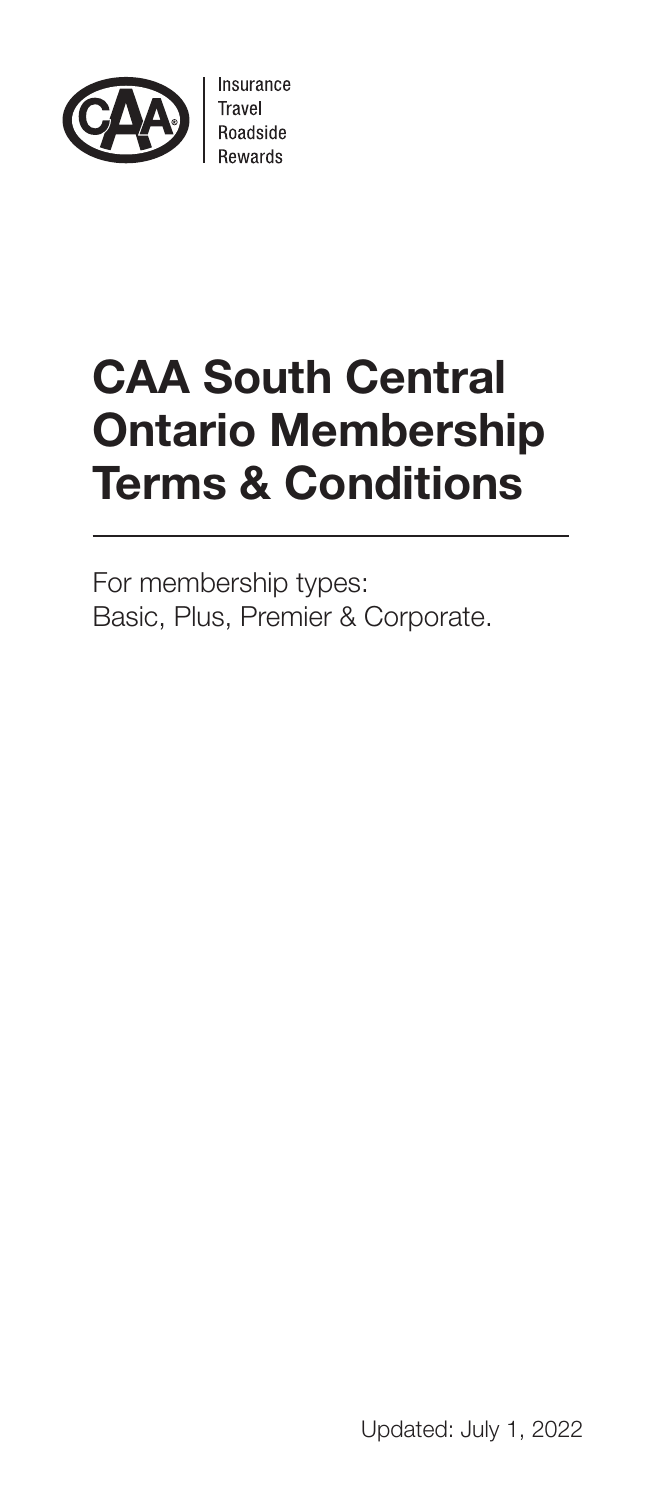# Welcome to CAA

Welcome to CAA South Central Ontario ("CAA SCO"). For over 115 years, the Canadian Automobile Association ("CAA") has been helping Canadians stay mobile, safe and protected. We are Canada's largest not-for-profit automobile association with over two million Members in South Central Ontario. We are also a strong advocate and voice for our Members on issues such as traffic safety, mobility, infrastructure and consumer protection.

These Membership Terms & Conditions govern your membership with CAA South Central Ontario ("CAA SCO", "we", "our", "us"). CAA SCO is the operating name of CAA Club Group in the province of Ontario. Purchase or use of any CAA SCO Membership ("Membership") at any time subjects the purchaser and/ or user ("you", "your", "yours", "their", "Member") to the provisions of the Terms, as amended from time to time. This is not an automobile liability insurance contract.

CAA SCO operates as a CAA Club within a specific geographic territory that is designated by the Canadian Automobile Association ("CAA"). Please note that different terms and conditions (including Member benefits) may apply in different auto club territories.

By using any of our CAA Member services or benefits, you are agreeing to these Membership Terms & **Conditions** 

We reserve the right to make exceptions to our service eligibility terms and conditions that may grant greater rights than stated in this document.

If you do not agree with our Membership Terms & Conditions, please contact us immediately for membership cancellation assistance.

Terms are subject to change. In the event of any significant changes, these terms will be updated at caasco.com/membership or caasco.com/termsandconditions.

## Table of Contents

| Section 1:                                           |    |
|------------------------------------------------------|----|
| Membership Accounts, Eligibility and Rules           |    |
| Section 2:                                           |    |
| Membership Coverage and Roadside Assistance Services | 12 |
| Section 3:                                           |    |
| Member Rewards                                       | אל |
| Section 4:                                           |    |
| Membership Concerns and Dispute Resolution           |    |
| Section 5:                                           |    |
| <b>CAA Club Group Privacy Policy</b>                 |    |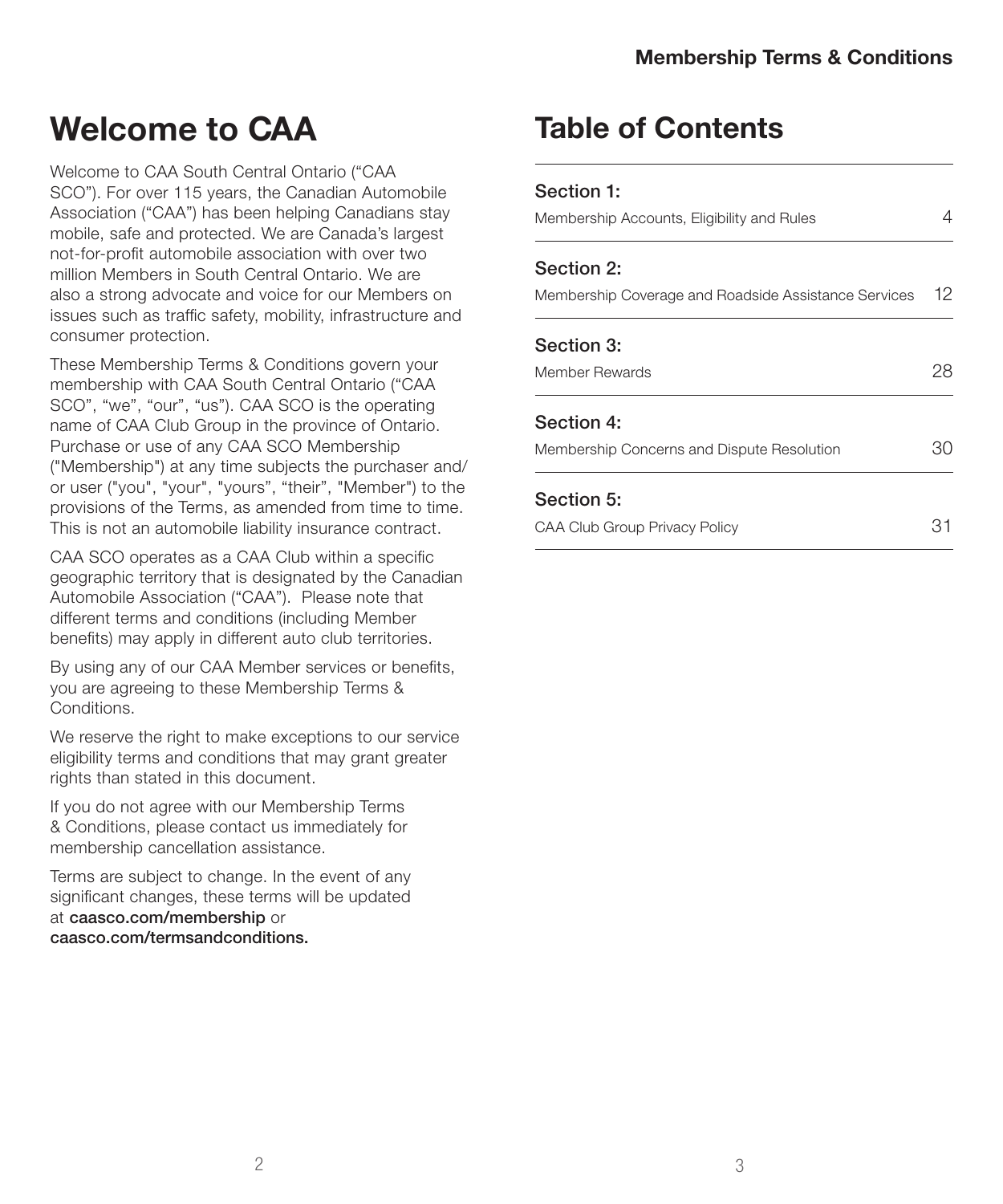# Section 1

## Membership Accounts, Eligibility and Rules

#### Membership:

Members who meet the eligibility requirements and who are fully paid up on their Membership Account are entitled to Member benefits, as applicable. Membership is subject to our approval and acceptance.

#### Membership Types:

These Membership Terms and Conditions apply to the following CAA Membership types:

- Basic Plus Plus RV
- Premier Premier RV Corporate

Your Member benefits and available services may vary depending on your membership type.

Basic level roadside benefits are activated immediately after joining for all Members. Plus, Corporate and Premier Member roadside benefits become active 24 hours after joining. When upgrading from Basic to any other membership type, a 24-hour wait period applies. When upgrading from Plus to Corporate or Premier, your benefits are active immediately.

#### Membership Term / tenure:

The Membership Account is valid for one (1) year following the date of activation by the initial Primary Member (the "membership year"). However, any event of default (including payment default) or suspension of membership may alter the anniversary date of the membership account, may affect the account's tenure at CAA, and may result in forfeiture of accrued CAA Dollars® or other Member benefits.

### Primary Members and Associate Members:

- A CAA Membership account must have one (1) Primary Member, who may designate additional Members ("Associate Members") to the Account at any time, by paying additional membership dues according to the Associate Membership type. There cannot be more than one (1) Primary Member designated to the membership account at a time.
- All Members must reside in the same household, and the household must be situated within CAA SCO's designated club territory.
- The Primary Member is the main membership point of contact for all Members assigned to the Membership Account.
- An Associate Member can be any age, provided that: (1) the Primary Member must have the consent of the Associate Member's parent or legal guardian, when applicable, to be added to the Account; and (2) the Primary Member must agree to be contractually bound by these Membership Terms and Conditions on behalf of the Associate Member.
- The Primary Member is responsible for ensuring the accuracy of information for all household CAA Members. Only the Primary Member is authorized to:
	- o Request adding any Associate Members to the account.
	- o Request any changes to the designated membership type of any Member on the account. Please note: Associate Members can remove themselves from the account and obtain information about their own Membership Account.
	- o Receive invoices, statements of account, and to make inquiries about the transactions on the Membership Account (including the transactions of other Members linked to the Account).
- A Primary Member is personally invoiced and is personally responsible to pay for the annual membership dues of all of the Members designated to the Membership Account. However, certain additional service charges and fees payable for roadside assistance and other Member services must be paid for by the Member that requested the service, at the time of service. Please note: if a Donor has been assigned to the Membership Account, the Donor will be invoiced for the annual membership dues.
- The Primary Member is the default beneficiary of any accrued CAA Dollars®, even if earned by the Associate Member(s). CAA Dollars® earned in a household by Associate Members are not transferable between households unless the entire household is moving.
- Each CAA SCO Member is prohibited from having more than one active CAA Membership account at any given time, and across all CAA Clubs that form part of the federation of the Canadian Automobile Association. To consult a list of CAA Clubs, visit caa.ca/services/find-your-club. Duplicate and/or alias CAA Memberships will be revoked and refunds will not be provided where services have been used on a duplicate account.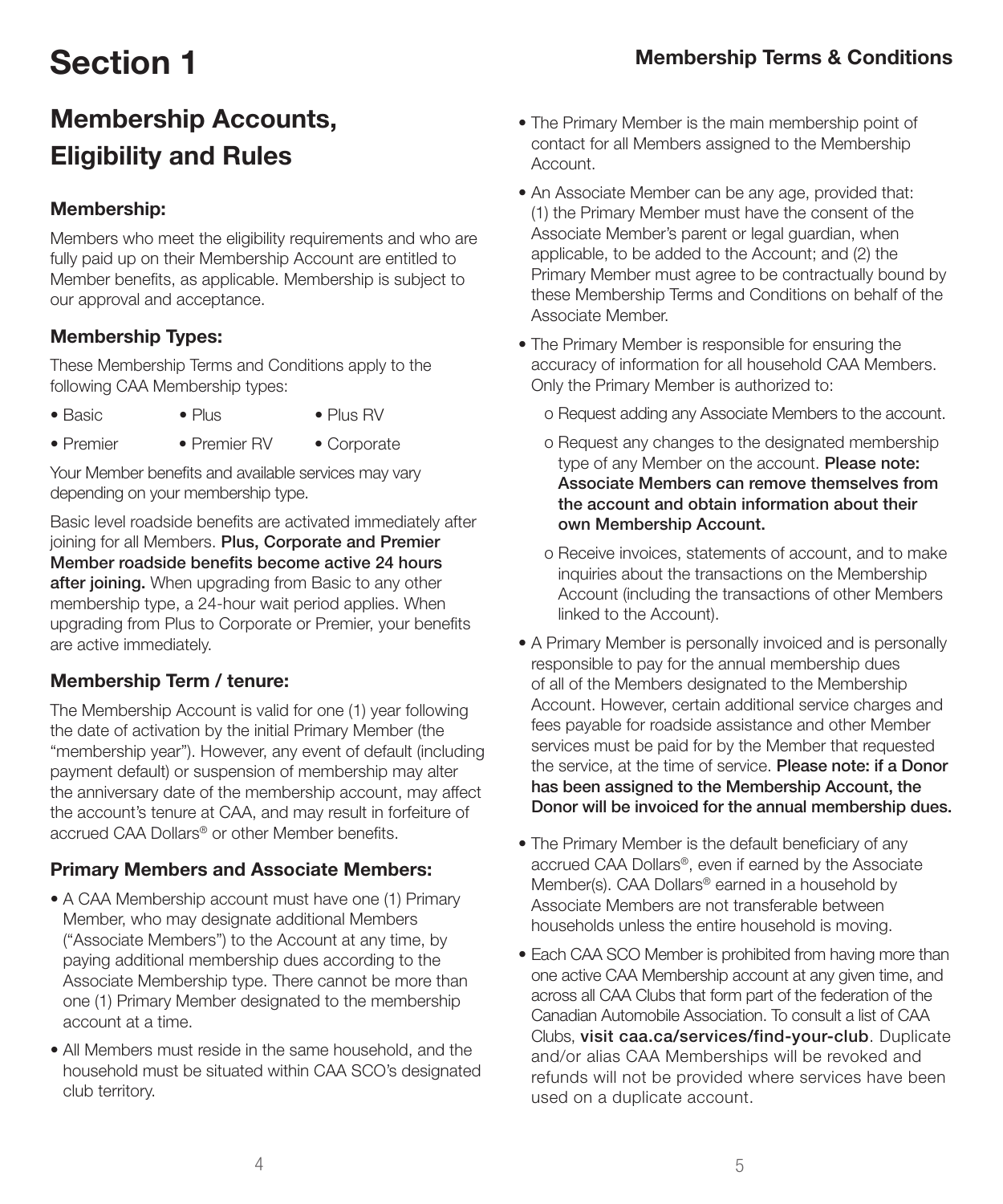#### Member Identification / Validation:

Each Member must be prepared to show his or her valid membership card (in physical or electronic/app form) and government issued photo identification upon request to the CAA representative or service provider. The Member's name must be visible on the photo ID and must match the name listed in our active Member database. As a Member, you must be present for service.

#### Member Rules:

- 1. Membership is non-transferable after activation unless such transfer is expressly authorized by CAA SCO.
- 2. Membership is non-refundable 30 days after activation.
- 3. Membership may not be used for commercial or illegal purposes.
- 4. The Member may not attempt to activate multiple CAA SCO accounts (i.e. using fake/alternate names or information).

#### To remain a CAA Member in good standing, you must agree to:

- 1. Pay all fees when due, irrespective of the extent you made use of our products and services offered.
- 2. Keep your contact and payment information current (i.e. your legal name, mailing address, email address, credit card if enrolled in Automatic Renewal, etc.).
- 3. Notify us at the time of a service request if you or a passenger requires additional assistance or special accommodation (i.e. due to a disability, limited mobility, travelling with a child in a car seat or travelling with pets/ animals).
- 4. Be responsible for arranging transportation for passengers of the vehicle being serviced. The service providers that we dispatch to assist our Members will only guarantee transportation for the Member who requested the service. If it is not possible to accommodate passengers within safety guidelines, CAA SCO will help you arrange alternative transportation (additional fees may apply).
- 5. Not allow services to be provided on any vehicles or property that is not 100% owned by you, without first obtaining the appropriate consent of the property owner(s). You will promptly advise us and our service providers of any vehicles to be serviced that are not fully owned by you.
- 6. Promptly relay any communications that we may direct to your guests and keep all guests and passengers duly informed who may directly or indirectly benefit from or be impacted by our services to you.
- 7. You understand and agree that many of our roadside assistance service providers are independent contractors and not employees of CAA SCO. You agree to follow our dispute resolution procedure in the event that you are dissatisfied with any services provided by our roadside assistance service providers, approved repair facilities, or other business partners.
- 8. Be respectful and professional at all times when communicating over the phone, online, on our premises, attending any CAA events, or participating in any of our forums. Do not use your membership as a means for engaging in criminal or illicit activity.
- 9. If you are not renewing your membership, contact CAA SCO to ensure the account is updated and your subscription, if applicable, in the automatic renewal program is terminated.

#### CAA's Right to Revoke Membership:

CAA SCO reserves the right to downgrade, cancel, revoke, not renew a membership, and we may refuse service at any time and for any reason permitted by law, including but not limited to for failure to comply with these Membership Terms & Conditions. At no time will CAA SCO tolerate harassment, intimidation, threatening or abusive behaviour and/or language directed at its Associates, service providers, or other CAA representatives. Upon expiry, non-renewal or cancellation of membership, all accrued CAA Dollars® and credits will be revoked without refund or compensation.

#### Changes to Membership:

The terms, conditions, services, benefits, prices, policies and procedures of your CAA Membership are subject to change at any time. These terms will be updated at caasco.com/membership or caasco.com/termsandconditions. If after reviewing any change to the terms of your membership, you do not accept the new terms or do not wish to renew your membership, you may terminate your membership as of when the change takes effect.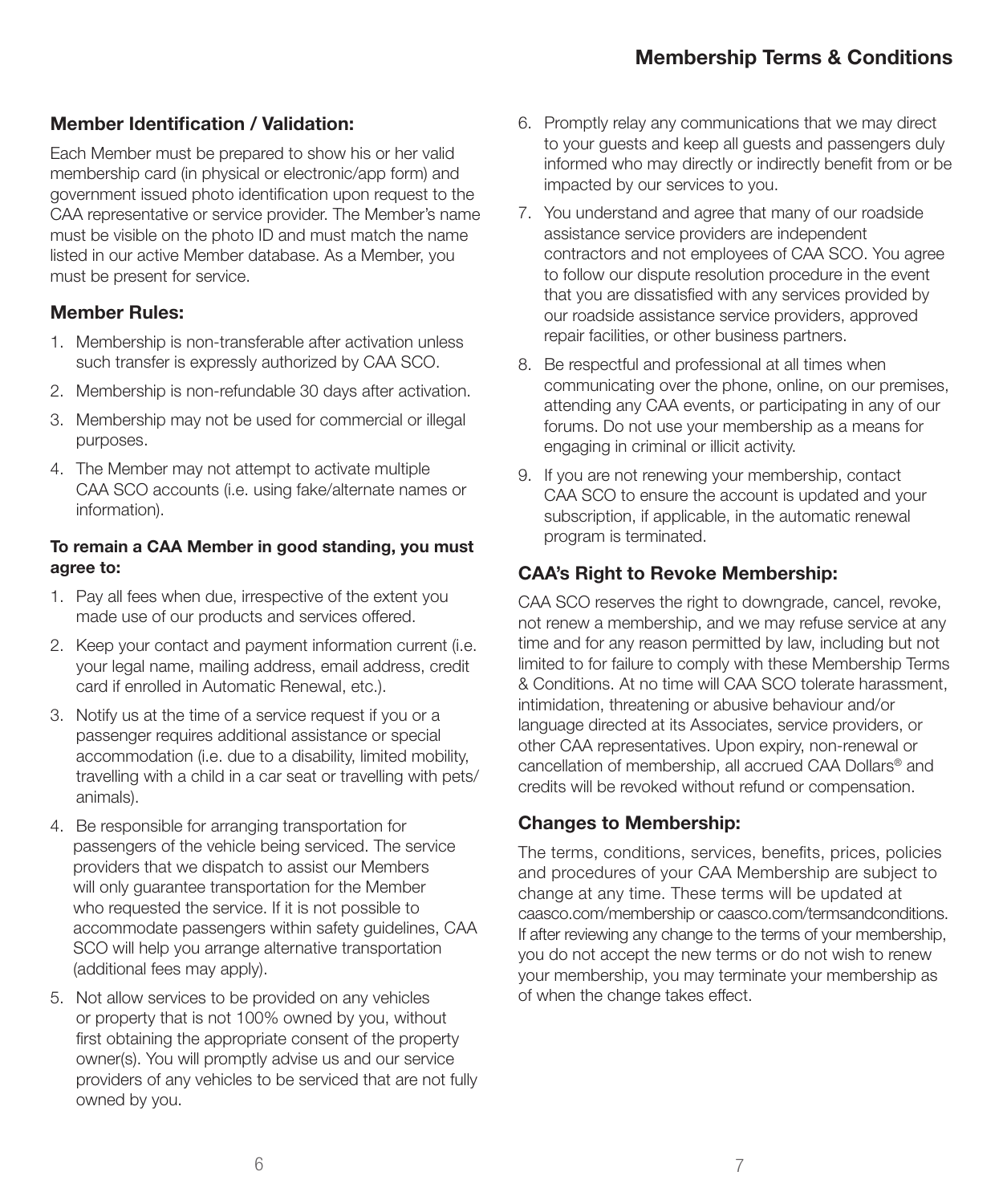#### Membership Dues:

#### Payment.

- Payment of annual dues can be made in-store, by phone or online through one of the following accepted forms of payment; electronic banking (telebanking) or online "payee - CAA South Central Ontario," Visa, Visa Debit, Mastercard and Amex. Cheques are also accepted by mail, made payable to CAA South Central Ontario at: CAA South Central Ontario, PO Box, 4027 Stn A Toronto, Ontario, M5W 0G8.
- Membership dues are due on an annual (365 day) billing cycle. Dues are subject to change without notice. If your membership dues are not paid in full on or before your membership anniversary:
	- o Your membership will lapse.
	- o You will not be entitled to Member services or Member benefits.
	- o You will forfeit your CAA Dollars balance.
	- o You will forfeit any benefits linked to your membership tenure.
- Based on the information we have on file, we will send you a renewal notice to pay your membership dues approximately 30 days prior to the end of your annual billing cycle (except gift membership recipients with a recurring donor). Prompt renewal of your membership ensures there is no interruption in service.
- Any credits or CAA Dollars available on your account at renewal will automatically be applied to your renewal.
- Please ensure you review your membership renewal notice for accuracy. If any changes are required, it is the Member's responsibility to notify CAA SCO prior to the renewal date.
- All membership changes, including additions or deletions, must be authorized by the purchaser or authorized representative of the membership account. Renewal is for a 12-month period based on the month of initial enrollment, or most recent renewal, whether or not membership benefits have been exercised.
- Your CAA Membership expires one year after the activation date, and will be billed annually on notice to you (subject to payment of membership fees and any activation procedures). If after receiving notice of any change to the renewal of your membership you do not accept the new terms or do not wish to renew your membership, you may terminate your membership as

of the date when the change takes effect or on the renewal date. Please see our 30-day money-back guarantee policy.

#### The following costs are not included in CAA Membership dues, and the Member hereby agrees to indemnify and hold CAA SCO and its service providers harmless from any liability arising therefrom:

- 1. Cost of parts, labour or repairs in connection with roadside assistance service.
- 2. Costs for towing a vehicle in excess of the covered towing distance.
- 3. Vehicle impound and/or storage fees and related costs.
- 4. Costs relating to vehicle accident clean-up.
- 5. Costs associated with legal infractions.
- 6. Costs incurred as a result of a mechanical breakdown, including lost wages, alternate transportation, accommodations, etc.
- 7. Costs relating to battery "recharging" (charging is very different from boosting; a boost is a temporary measure and a charge is considered a repair involving labour charges).

#### Auto-renew program:

When you enrol in automatic renewal for the first time, CAA SCO may give you a discount against a pending or future transaction. The discount amount is subject to change without notice. If you are a participant in automatic renewal your membership dues will be automatically charged to your designated pre-authorized credit card on file with CAA SCO. Based on the terms and conditions of your credit card issuer, it is probable that your financial institution will provide us with updated credit card information independent of you. You will receive an annual renewal notice approximately 30 days prior to your expiry date, which will inform you of the date your pre-authorized credit card will be charged. If we do not receive any alternative instructions from you, we will process your renewal membership(s) by charging the credit card that is registered to your account.

If you are enrolled in automatic renewal and would like to terminate your membership, you must provide us with notice before your membership renewal date.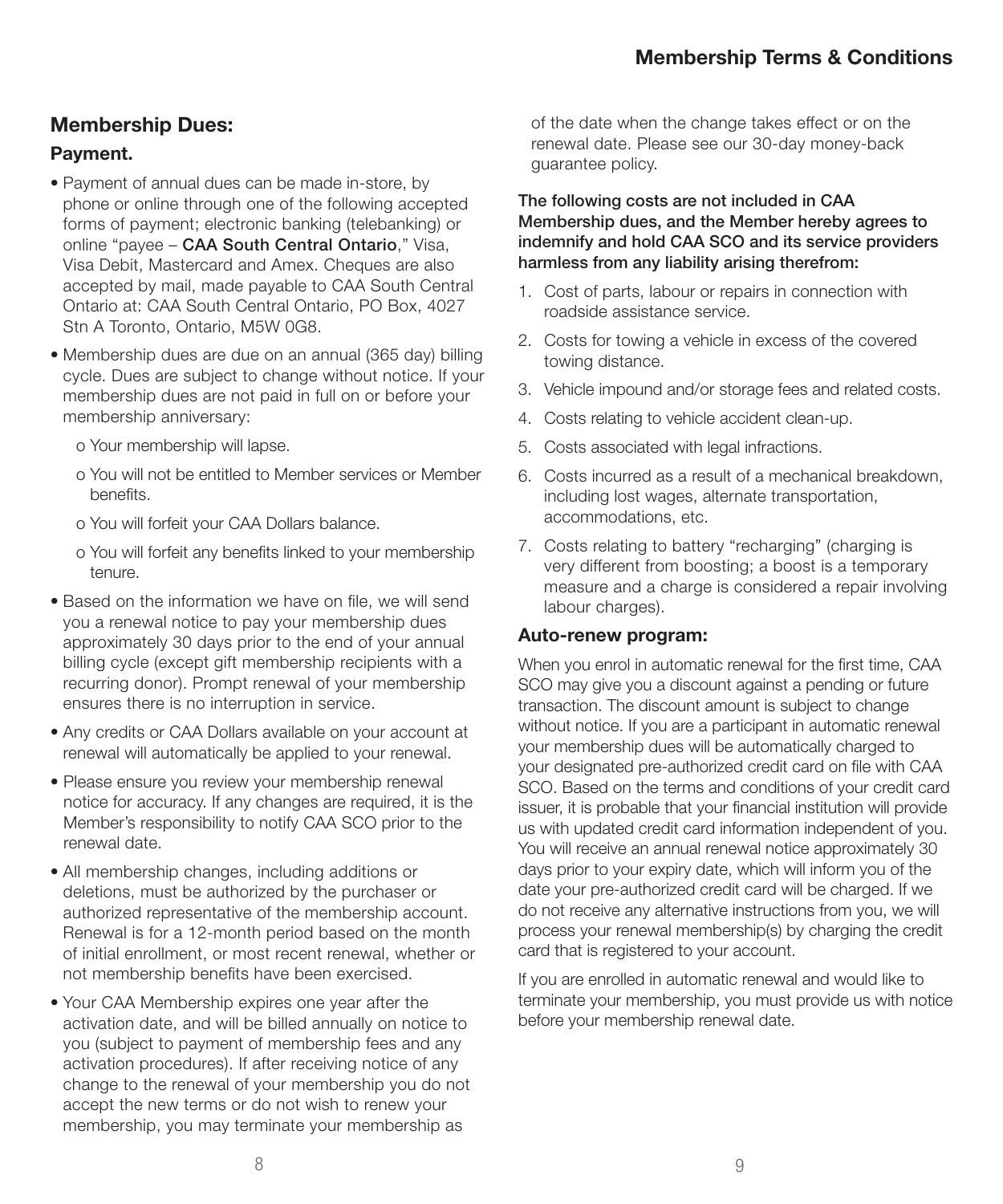#### Additional Charges:

If any payment to CAA SCO or its service provider(s) is reversed, returned by your financial institution due to nonsufficient funds (NSF), or declined for any other reason, we will contact you to collect payment and/or update your payment information. All membership benefits will be unavailable until payment is made in full. Additionally, you may be charged an administrative fee of \$25.00 per occurrence, including any disputed charge that is determined to have been validly applied to your account. CAA SCO reserves a right of set-off for any outstanding debts owing to CAA SCO or to its service provider(s).

#### Native Status Tax Exemption:

Members requesting a partial tax exemption (HST) must provide in person a copy of their valid native status card at one of our CAA Stores each year in order for a partial tax exemption to apply. If you are unable to attend a CAA Store in person, tax will be included on the renewal statement and you can claim the tax exemption through the Ontario Ministry of Finance.

#### Purchasing membership as a Gift:

The rights, obligations and distinctions of a One-time Gift Membership Purchaser vs. a Recurring Gift Membership Purchaser:

| <b>Activity</b>                                                                                                              | One-time<br><b>Purchaser</b> | Recurring<br><b>Purchaser</b> |
|------------------------------------------------------------------------------------------------------------------------------|------------------------------|-------------------------------|
| Responsible to pay for initial gift<br>membership purchase                                                                   | Yes                          | Yes                           |
| Responsible to pay for annual<br>membership dues                                                                             | No                           | Yes                           |
| Receives and controls billing/<br>payment details (unless recipient<br>assumes responsibility by contacting<br>CAA SCO)      | <b>No</b>                    | Yes                           |
| Jointly responsible with recipient<br>to pay any invoices for products<br>or services not included in the<br>membership dues | No                           | Yes                           |
| Can upgrade/downgrade and<br>renew the membership                                                                            | No                           | Yes                           |
| May be able to see details of the<br>recipient's usage.                                                                      | No                           | Yes                           |

#### Money-back Guarantee:

CAA SCO membership dues are refundable within 30 days after the payment has been processed by CAA SCO. The amount of the refund will be prorated and based on your household's most recent membership(s) payment to CAA SCO, minus any outstanding costs associated with CAA SCO services provided to you or your Associate Members (including any additional charges as outlined above) up to the date of cancellation. CAA SCO will not refund your membership after 30 days of receiving payment. Cancellation requests may be made in writing to:

CAA South Central Ontario, Member Administration 60 Commerce Valley Dr. E., Thornhill, ON L3T 7P9

Or by email: membership@caasco.ca

Or by calling Member Support: 1-800-564-6222

Or by fax: 905-771-4720

Or by visiting your local CAA Store.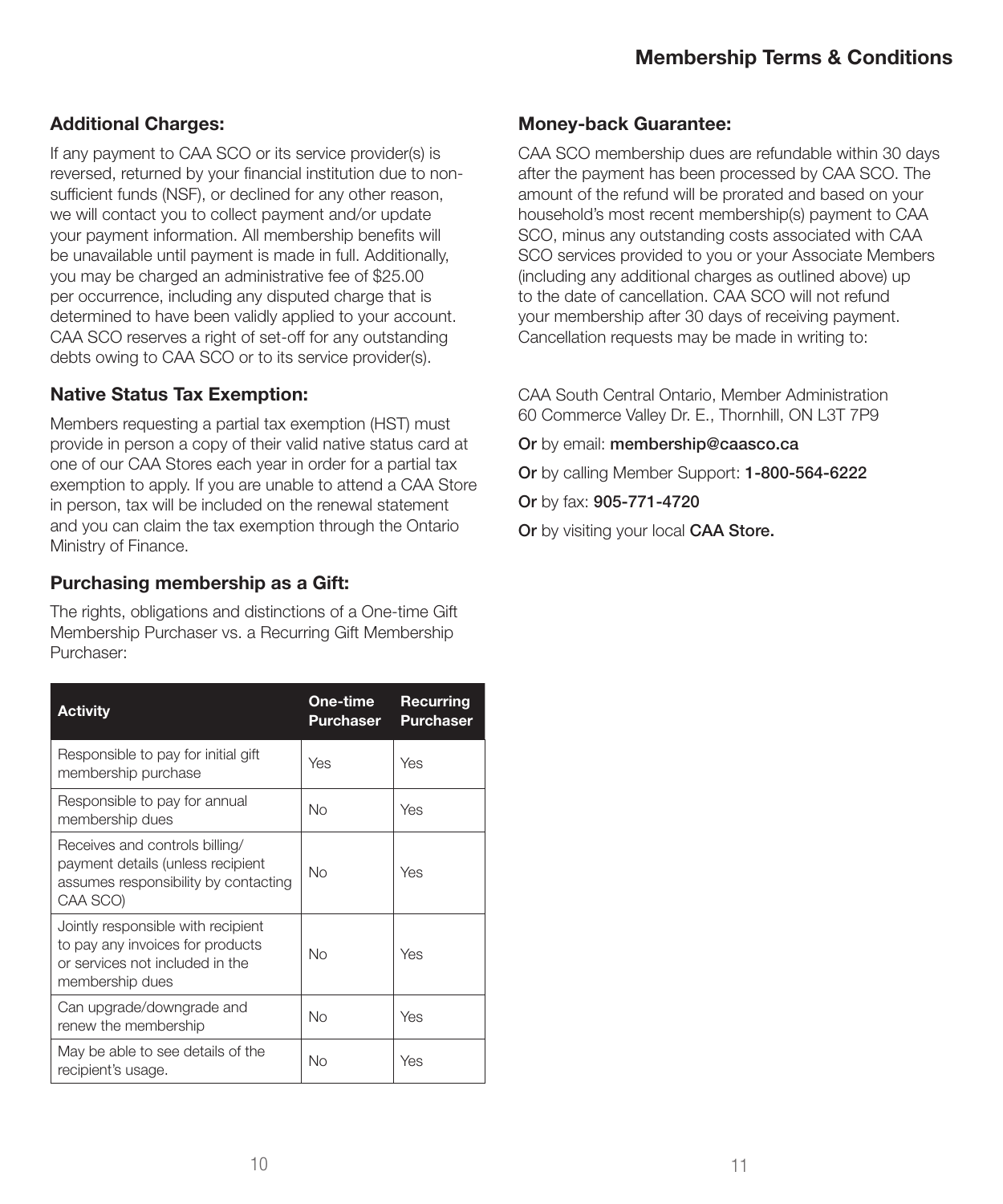### Membership Coverage and Roadside Assistance Services

#### ROADSIDE ASSISTANCE BENEFITS (FOR BASIC, PLUS, CORPORATE AND PREMIER MEMBERS):

Basic, Plus, Corporate and Premier Members in good standing are entitled to receive a certain number of roadside assistance service calls per membership year. Service calls cannot be shared or carried over to the next membership year. Once the number of service calls has been exceeded, CAA SCO will continue to facilitate the roadside assistance services described above. However, any services in excess of the roadside assistance "maximums" will be subject to service provider fees that will be due at the time of service. For all membership types, any service calls not covered by membership must be paid for by the requesting Member at the time of service.

#### Roadside Assistance Services by Membership Type:

|                                                                                                          | <b>Basic</b>      | <b>Plus</b>                           | Corporate                                                           | <b>Premier</b>                                                      |
|----------------------------------------------------------------------------------------------------------|-------------------|---------------------------------------|---------------------------------------------------------------------|---------------------------------------------------------------------|
| <b>Type of Vehicle Covered</b>                                                                           | Cars,<br>bicycles | Cars,<br>motorcycles,<br>bicycles     | Cars,<br>motorcycles,<br>bicycles                                   | Cars,<br>motorcycles,<br>bicycles                                   |
| For full guidelines on eligible and ineligible vehicles, please visit:<br>caasco.com/vehicle-eligibility |                   |                                       |                                                                     |                                                                     |
| <b>Additional Cost</b>                                                                                   |                   | Recreational<br>vehicles<br>(Plus RV) |                                                                     | Recreational<br>vehicles<br>(Premier RV)                            |
| <b>Roadside Assistance Service Calls</b>                                                                 | 4                 | 4                                     | 4                                                                   | 5                                                                   |
| <b>Towing Service</b>                                                                                    | Up to 10 km       | Up to 200 km                          | Up to 200 km<br>(for up to 3 calls)<br>Up to 300 km<br>(for 1 call) | Up to 200 km<br>(for up to 4 calls)<br>Up to 320 km<br>(for 1 call) |
| <b>Emergency Gas &amp; Delivery</b>                                                                      | Delivery only     | Gas & delivery                        | Gas & delivery                                                      | Gas & delivery                                                      |
| <b>Locksmith for Vehicle</b>                                                                             | Up to \$50 CAD    | Up to \$100 CAD                       | Up to \$100 CAD                                                     | Up to \$100 CAD                                                     |
| <b>Extrication Service</b>                                                                               | Yes               | Yes                                   | Yes                                                                 | Yes                                                                 |
| <b>Road Trip</b><br><b>Accident Assistance</b>                                                           | Up to \$300 CAD   | Up to \$600 CAD                       | Up to \$1,000 CAD                                                   | Up to \$2,000 CAD                                                   |
| <b>Road Trip Interruption Assistance</b>                                                                 |                   |                                       |                                                                     | Up to \$600 CAD                                                     |
| <b>Vehicle Return Benefit</b>                                                                            |                   |                                       |                                                                     | Up to \$500 CAD                                                     |

Our number one priority is safety. We ask for your understanding as calls are prioritized based on our Members' safety and not necessarily on time of service request. There may be situations, for example during periods of extreme weather, where the safety of other Members may need to be prioritized and service may be delayed if you are in a safe location. Benefits and services are subject to change without notice.

Your CAA SCO membership includes the following roadside assistance services, subject to additional fees if applicable. Some services listed below may only be available within certain CAA SCO geographical areas. All of the roadside assistance services are subject to the Limitation of Liability provision set out later in this section.

| Basic             | <b>Plus</b>                           | Corporate                                                           | <b>Premier</b>                                                      |
|-------------------|---------------------------------------|---------------------------------------------------------------------|---------------------------------------------------------------------|
| Cars,<br>bicycles | Cars,<br>motorcycles,<br>bicycles     | Cars,<br>motorcycles,<br>bicycles                                   | Cars,<br>motorcycles,<br>bicycles                                   |
| s, please visit:  |                                       |                                                                     |                                                                     |
|                   | Recreational<br>vehicles<br>(Plus RV) |                                                                     | Recreational<br>vehicles<br>(Premier RV)                            |
| 4                 | 4                                     | 4                                                                   | 5                                                                   |
| $0$ to 10 km      | Up to 200 km                          | Up to 200 km<br>(for up to 3 calls)<br>Up to 300 km<br>(for 1 call) | Up to 200 km<br>(for up to 4 calls)<br>Up to 320 km<br>(for 1 call) |
| elivery only      | Gas & delivery                        | Gas & delivery                                                      | Gas & delivery                                                      |
| to \$50 CAD       | Up to \$100 CAD                       | Up to \$100 CAD                                                     | Up to \$100 CAD                                                     |
| Yes               | Yes                                   | Yes                                                                 | Yes                                                                 |
| to \$300 CAD      | Up to \$600 CAD                       | Up to \$1,000 CAD                                                   | Up to \$2,000 CAD                                                   |
|                   |                                       |                                                                     | Up to \$600 CAD                                                     |
|                   |                                       |                                                                     | Up to \$500 CAD                                                     |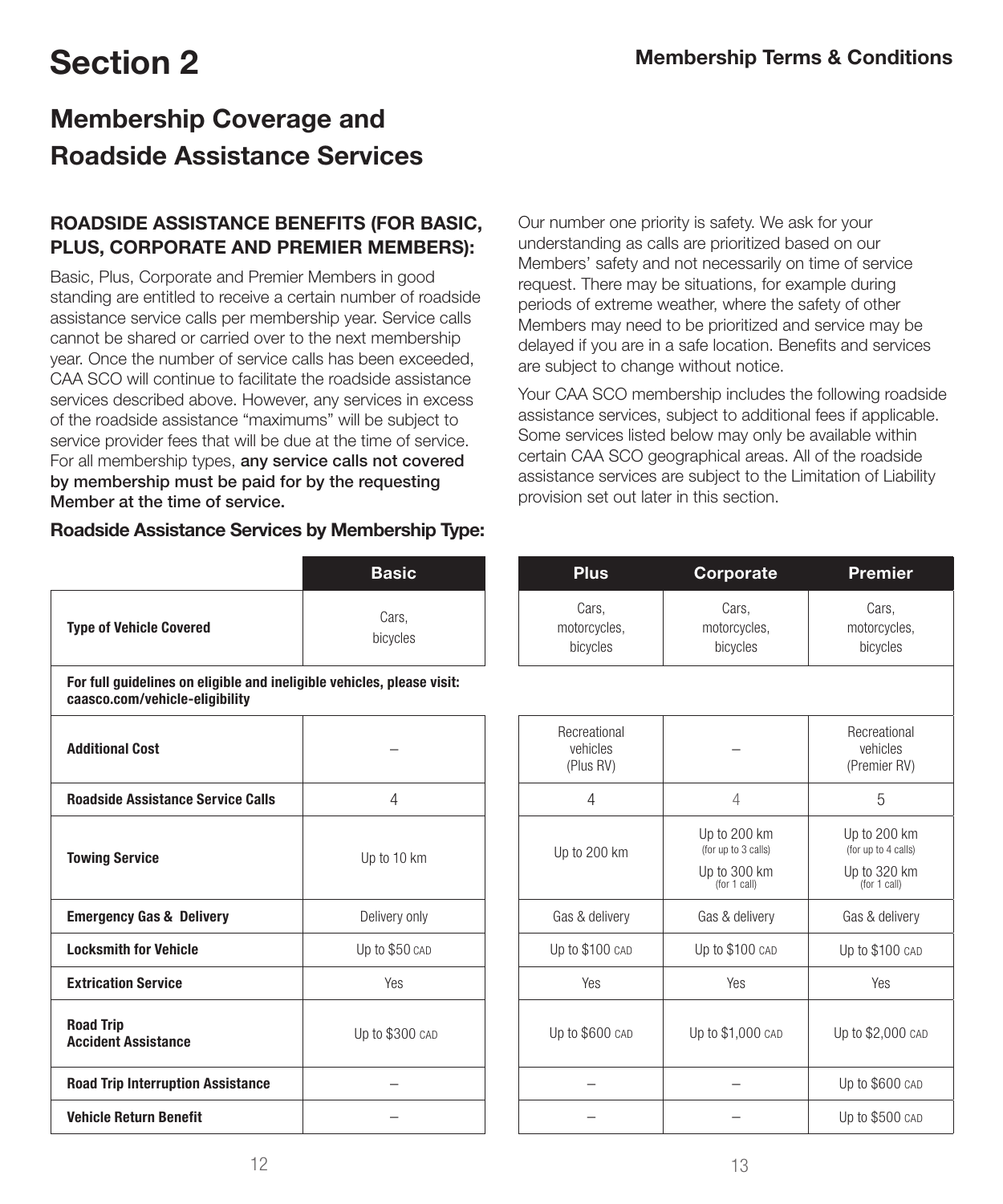#### Battery Service:

Upon purchase of a CAA Premium Battery, service providers will deliver, install and recycle your old battery at no extra cost. Please note: you may choose to keep your old battery for an additional cost that must be paid for by the requesting Member at the time of service. Battery services may not be available in your area. This will count as one (1) service call unless a new battery is purchased at the time of the call. However, an unsuccessful battery service that results in a towing service call, will count as a single service call.

Battery service is subject to vehicle type and may not be available for your vehicle. For full guidelines on vehicles eligible for battery service, please visit caasco.com/battery.

CAA SCO and service providers may refuse to provide certain battery service if it is deemed unsafe (in CAA SCO or service provider's sole discretion), when installation cannot be performed at the roadside, or if the battery is under warranty.

#### Lockout/Locksmith Service:

If your keys are locked in the vehicle, CAA SCO will send a service provider to attempt to gain entry. If your ignition key is lost or broken, CAA SCO will reimburse up to \$50 CAD for a locksmith service for Basic Members and up to \$100 CAD for all other membership levels. In cases where the locked vehicle cannot be made operable, towing services will be provided subject to the Member's towing coverage. Locksmith service refund is comprised of ignition work and/or the making of one ignition key, but extra charges may apply to the Member. Please note: the registered owner must be present while the vehicle is being serviced by a locksmith. This will count as one (1) service call. An unsuccessful locksmith service that results in a towing service call will count as one (1) service call.

#### Emergency Gas Delivery:

When you run out of gas, a limited supply of gasoline will be delivered to your disabled vehicle to enable you to reach the nearest open service station, or in accordance with your roadside assistance towing service provisions, a tow will be provided to a facility where fuel is available. Specific brands or octane ratings cannot be promised. We will deliver gas, but not diesel or propane. Basic Members will be charged the current pump price for the gasoline. For Plus, Corporate and Premier Members, there is no charge for the gas. Emergency Gas Delivery counts as one (1) Service Call.

#### Flat Tire Service:

If you get a flat tire, your vehicle's spare tire will be installed, as long as the spare tire is inflated and serviceable. Before calling CAA SCO, please ensure that any specialty key to remove the lug nuts is available. Service does not include repairs, additional trips to deliver a repaired tire, installation or removal of tire chains, mounting, dismounting or shifting of tires and seasonal tire change-overs. To avoid damage, certain vehicles will require a tow to a garage within the limits of your membership as proper installation requires that the wheel lug torque be set to the recommended specification for your vehicle. In the event that the service cannot be rendered safely due to poor conditions or maintenance, the service provider reserves the option of towing the vehicle to safety to avoid possible damage. Flat Tire Service counts as one (1) service call.

#### Extrication Service:

Your vehicle will be extricated when (in CAA SCO or the service provider's sole determination) it can be safely reached from a normally travelled or established thoroughfare or road. If special equipment, additional personnel or vehicles are required, the associated costs may be at your expense. Plus, Premier and Corporate Members are automatically covered for an additional service vehicle and service provider for up to one hour of extrication service at the scene. The service vehicle must have clear and safe access to the disabled vehicle; for example, service cannot be rendered in limited access areas such as plowed-in, snowbound or ice-covered areas.

#### Towing Service:

Towing Service will be provided if attempts to make your vehicle safely operable at the roadside have been unsuccessful. Flatbeds or dollies will be used when required. Membership includes towing mileage based on your membership type. A charge per kilometre will be applied by the service facility to any additional mileage that exceeds your coverage. Service wait times can increase if special towing equipment, which includes flatbeds, is required. Towing equipment is dispatched in accordance with manufacturer specifications. Special requests, including a request for a flatbed when not required will not be accommodated.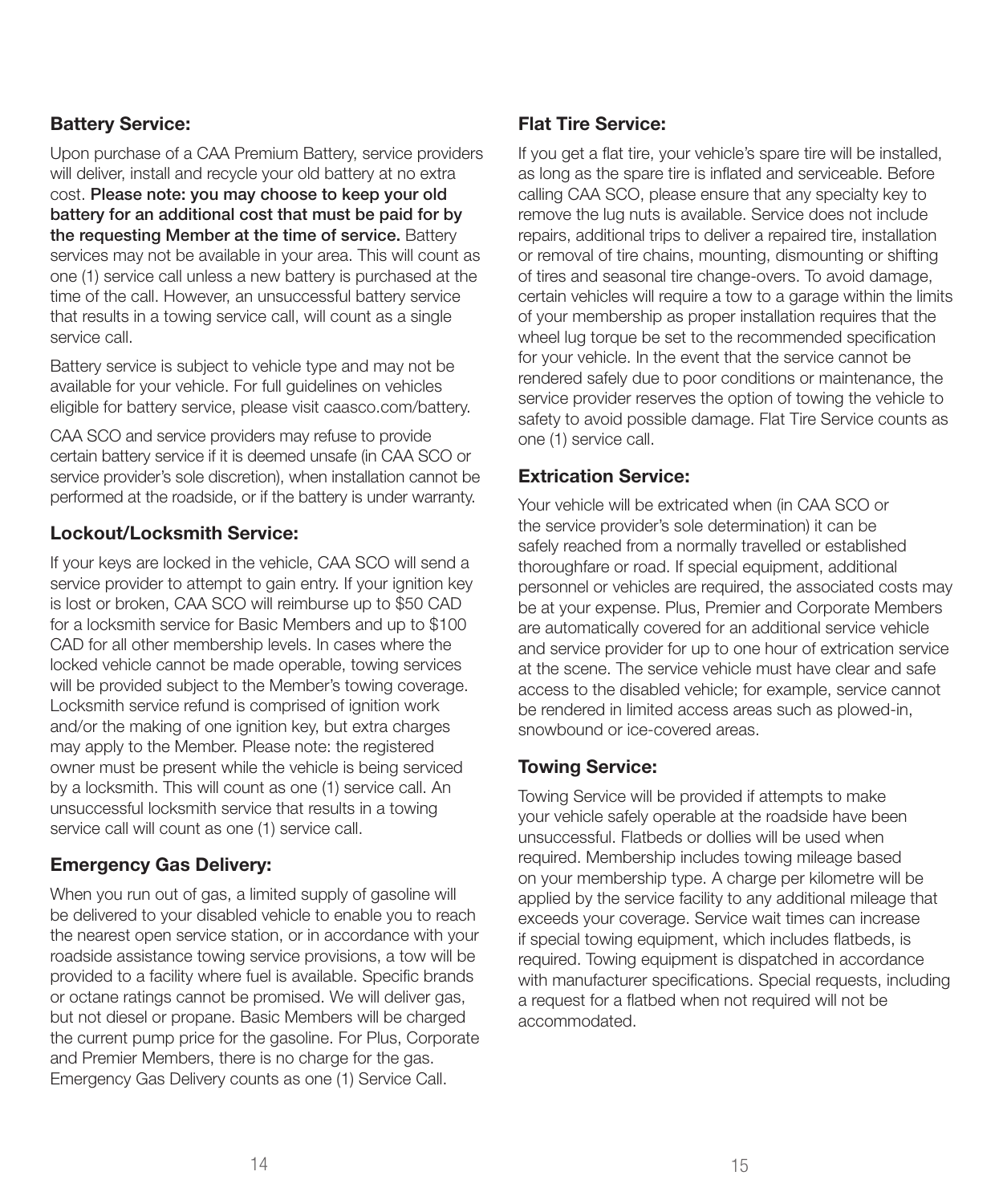### Membership Terms & Conditions

#### Bike Assist®:

CAA provides Bike Assist – roadside assistance for your bicycle. Bike Assist covers motorized bicycles (ebikes), however two-wheeled scooters and mopeds are only covered under Plus and Premier Memberships.

If your bike becomes disabled and at CAA SCO or the service provider's discretion cannot be repaired on the spot (i.e., if you do not have a spare tire and/or repair kit) CAA SCO will arrange to transport you and your bicycle, subject to the towing limits based on your membership type. Bike Assist counts as one of your allotted roadside calls during your membership year. Service will be provided to cyclists where there is permitted vehicle access and based on seasonal availability.

#### Motorcycles:

Motorcycles with or without a side car, are eligible for coverage under Plus, Premier and Corporate Membership types. CAA SCO will transport your motorcycle, subject to your towing limits based on your membership type. Motorcycle service will count as one (1) of your allotted roadside calls during your membership year.

#### Recreational Vehicles:

Recreational vehicles (RV), campers and trailers (subject to vehicle eligibility) are eligible for coverage under PlusRV and PremierRV Membership. CAA SCO will transport your RV, camper or trailer to a registered RV repair facility, subject to your towing limit based on your membership type. RV, camper or trailer service will count as one (1) of your allotted roadside calls during your membership year. CAA SCO and service providers may refuse to provide a certain RV service if it is deemed unsafe (in CAA SCO or service provider's sole discretion).

#### Accident tows:

Your CAA SCO membership covers you for towing service (subject to your applicable coverage limits) in the event you are in an accident, unless the accident is due to a legal infraction by you. CAA SCO will make an effort to accommodate the towing of the vehicle. Under certain circumstances, police may require that the vehicle be removed immediately by an independent towing company. In these situations, the Member may submit a receipt for reimbursement consideration.

For using an independent towing company, they must be independent from the Member and not a family member or friend. An original official receipt and a legible copy of the accident report must be submitted with any requests for

a refund along with the name of your insurance company and applicable coverage. For towing reimbursement consideration, a receipt and/or accident report must bear the Member's name and must be submitted within 30 days of the accident.

CAA SCO reserves the right to request a Member to pursue their automobile insurer for expenses relating to accident tows. Alternatively, we may request the Member's automobile insurer details in order to subrogate the claim.

#### Vehicle Eligibility:

Certain limitations may apply and vehicle eligibility will be ultimately determined at the time of service. In all cases vehicles must be insured for personal use, be licensed and be road-worthy. Subject to the applicable exclusions, vehicles eligible for coverage include:

- 4-wheeled, motor-driven vehicles (cars, unloaded pickups, unloaded vans, campers and motorhomes)
- Motorcycles with or without sidecars, and mopeds (with Plus, Corporate or Premier Membership)
- Rented passenger vehicles (excluding taxis and limousines)
- Dual-wheel licensed motorhomes, campers and fifthwheel trailers. The following types of trailers are also eligible for towing, extrication and tire service with Plus RV and Premier RV Membership: travel, snowmobile, utility, boat and unloaded horse (animal) trailers.
- For full guidelines on eligible and ineligible vehicles, please visit caasco.com/vehicle-eligibility

#### Please note: Vehicles used for commercial purposes are not eligible for service.

#### Service Exclusions:

The following services are not covered by any membership type offered by CAA SCO, unless expressly specified in the Terms and Conditions applicable to non-Basic CAA Membership types.

- 1. Service to a loaded or altered vehicle where the service cannot be performed safely (in CAA SCO or service provider's sole discretion) and may jeopardize the load or damage the vehicle.
- 2. Service to an unattended vehicle, unless such service is expressly pre-authorized by CAA SCO acting in its sole discretion, and is not prohibited by law; however, CAA SCO reserves the right to accept or reject a preauthorization request even if it may be similar or the same as a previously pre-authorized request.<br> $17$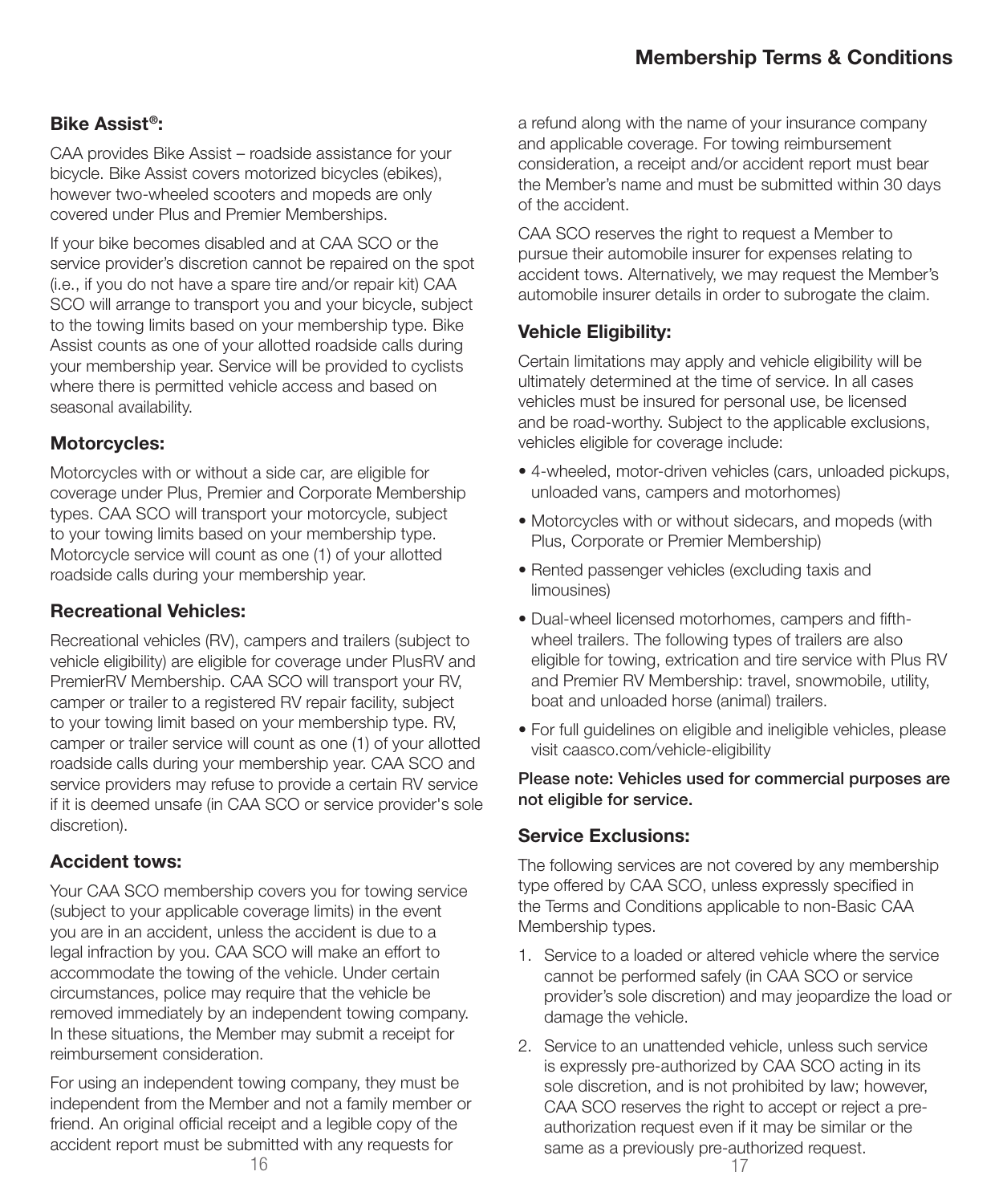- 3. Service to a recreational vehicle, unless it is eligible under the Member's CAA PLUS RV or CAA PREMIER RV Membership.
- 4. Service to a vehicle that appears to be configured for racing, motoring competitions, or performances.
- 5. Service to a vehicle that is not disabled and appears to be eligible to participate in auto shows or specialty automotive events.
- 6. Service to school buses, cube vans, cube trucks, cargo vehicles, all-terrain vehicles ("ATVs"), snowmobiles, taxis, limousines, work trucks, dump trucks, transport trucks, lorries, semi-tractor-trailer trucks, semi-trailers, "Sprintertype" vans, transit vans and vehicles designed to carry more than 8 passengers (exceptions may apply based on size, weight and/or height)
- 7. Service to a vehicle that appears to be owned by a business, and/or service to a vehicle customarily used in connection with a business (in the service provider's sole discretion).
- 8. Service to a vehicle displaying advertisements or logos, so as to appear (in the service provider's sole judgment) to be used in connection with a business.
- 9. Service to a vehicle bearing commercial or dealer license plates.
- 10. Service to a vehicle that in the attending service provider's sole opinion appears to be: (A) abandoned; (B) in an advanced state of disrepair; (C) located in, heading to or transported from a salvage yard or impound lot; or (D) un-plated, unlicensed or improperly licensed.
- 11. Service to a vehicle that is already located at a commercial garage or vehicle repair facility unless such service is expressly pre-authorized by CAA SCO. Please note: proof of release/payment must be provided by the requesting Member at the time of service.
- 12. Second or additional tows for any individual service event intended to extend the length of a tow.
- 13. Service to a vehicle situated in an area not normally travelled, including, but not limited to unmaintained roads, open fields, beaches, private logging roads, riverbanks, floodways, ice roads, muddy or plowed-in or snowbound streets, filled driveways or alleys (service providers will not shovel snow), construction sites or other locations which cannot be reached safely.
- 14. Service to a motorcycle that is requested by a Member whose CAA Membership does not include motorcycle roadside assistance benefits.
- 15. Transportation of a recreational vehicle ("RV") or recreational trailer for moving purposes, winter storage or relocation within a trailer park.
- 16. Transportation of a vehicle or bicycle that is not disabled, or transportation that appears to be simply for moving purposes. This includes but is not limited to transportation of vehicles to/from auction houses, shipping docks, for the purpose of certifying a vehicle (i.e. emissions testing, safety certification) or for the purpose of storing/removing a vehicle from a storage facility.
- 17. Transportation of more than 1 authorized passenger (subject to the Passenger Rules below) who will travel with the service provider while the disabled vehicle is under tow.
- 18. CAA SCO does not provide you with taxi service, however, at your request and with approval for an additional cost, CAA SCO will arrange for you to be transported to or from the disabled vehicle.
- 19. The Member may designate themselves OR another responsible adult (18 years of age or older) to ride along as a passenger with the service provider while the vehicle is under tow; however, the service provider reserves the right to refuse transportation in its sole discretion for any reason permissible by law.
- 20. The Member is solely responsible to ensure the safe transportation of themselves and any additional passengers whether or not travelling with the service provider. CAA SCO may attempt to dispatch 3rd party transportation (i.e. taxi service) for the Member and/or the Member's passengers of the disabled vehicle, at the Member's sole expense.
- 21. Transportation of animals in the service provider's vehicle while the disabled vehicle is under tow. This excludes service animals.
- 22. Transportation of a vehicle for a police ordered service due to a legal infraction.
- 23. Use for commercial activities or by commercial enterprises. This includes but is not limited to use of CAA SCO as a third party.
- 24. CAA SCO does not tow vehicles into underground repair facilities or service bays.

Accessibility for Ontarians with Disabilities Act (AODA) exception: Certain exceptions to the membership exclusions listed above may apply to persons requiring special accommodation due to a disability. Please contact CAA SCO for further details.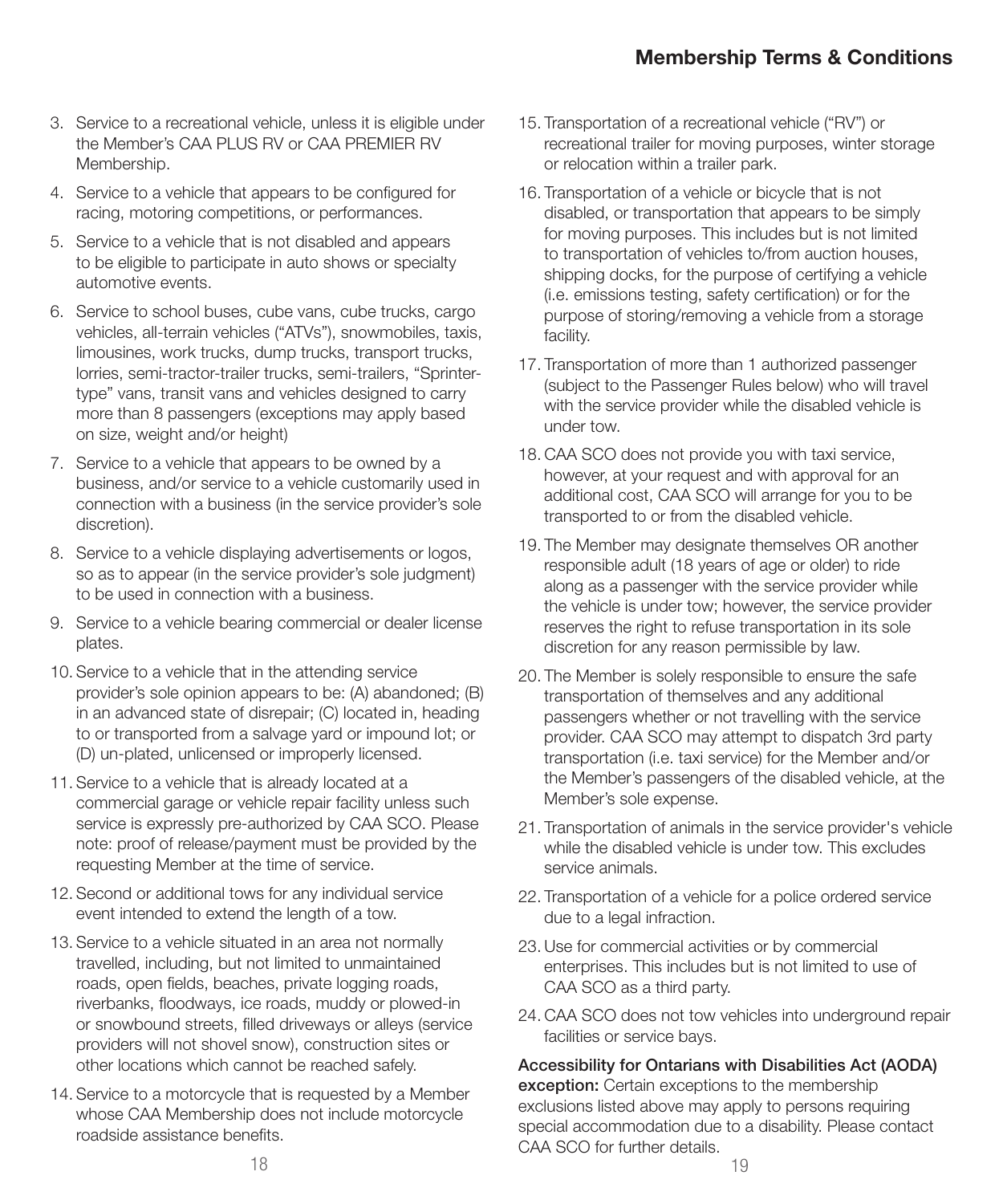#### Service Providers:

Roadside assistance service providers are independent contractors and are not employees of CAA SCO. CAA SCO will not assume responsibility for property damage, personal injuries, losses or inconveniences caused by the service provider.

#### Non-CAA provider services:

If you have contacted CAA SCO to obtain roadside assistance and CAA SCO service is not available at the time of your request, CAA SCO may authorize you to obtain your own towing service, pay for it and submit the original invoice (please save a copy for your records) to CAA SCO within 30 days for reimbursement consideration. CAA SCO reserves the right to refuse reimbursement for tows provided to a Member by a non-CAA service provider that CAA SCO determines or suspects is related (i.e. by family, household, friendship, etc.) to the Member; or, where applicable is operating without license and/or beyond regulatory guidelines with respect to services provided and fees billed.

Reimbursements will be calculated at a "fair rate", which will be determined by:

- Regulated municipalities rates posted by the servicer within the municipality.
- Non-regulated municipalities average of posted rates within regulated municipalities

Members are required to request the rate card from the tow truck driver prior to accepting service, and ensure that the rates invoiced match with the rate card. There are often rate cards printed on the invoice; CAA SCO will not reimburse at a higher rate than that which is printed on the invoice under any circumstances.

CAA SCO may require you and/or the registered owner of the vehicle to provide further information when assessing a reimbursement claim. Please be prepared to provide:

- Police incident number/copy of police report (for police ordered tows)
- Copy of your driver's license
- Proof of payment for service (cashed cheque, bank statement indicating cash withdrawal, credit card statement or credit card receipt)
- Insurance policy information including insurer, insured, policy number, effective dates
- Vehicle ownership information

When extra information has been requested and is not provided within 7 days, the claim will be denied.

CAA SCO reserves the right to request a Member to pursue their automobile insurer for expenses relating to damage and accident claims. Alternatively, we may request the Member's automobile insurer details in order to subrogate the claim. Payment may be withheld until the automobile insurers' details are provided.

Every effort will be made to issue refunds and reimbursements within a reasonable time frame (usually within 30 days). CAA SCO is not liable for any expenses, including but not limited to accrued interest, surcharges or administration fees for refunds or reimbursement.

CAA SCO reserves the right to deny claims where CAA SCO was not contacted to arrange service, and/or we did not give direction to a Member to arrange their own service. Any claims paid in these circumstances will be subject to a maximum of \$300 CAD regardless of circumstances.

#### Liability and Damage Claims:

CAA SCO and its service providers each reserve the right to contact the police or local authorities upon suspicion of impaired driving or any other threat to the safety of person or property.

As a Member of CAA SCO, you hereby understand and agree that unless the loss relates to the fraud, gross negligence or willful misconduct of CAA SCO, CAA SCO's maximum liability to you, your passengers or any third parties affected shall be a reimbursement of any membership dues paid by you in the 12-month period immediately preceding the loss.

In some cases such as, service to a vehicle with pre-existing damage, the service provider may ask you to sign a waiver which identifies pre-existing damage prior to providing service. The service provider may refuse service if the waiver is not signed.

Certain types of North American and foreign-made cars (especially those with fiberglass bodies) and vehicles with owner-made modifications are difficult to provide certain roadside assistance to without causing damage. In such cases, you and/or the registered owner of the vehicle may be asked to sign a release /waiver of liability assuming responsibility for any damage that may occur during service.

For vehicle damage during service, Members must contact CAA SCO directly to report any damage or concerns regarding their vehicle within 24 hours of the initial service request and before any necessary repairs are carried out.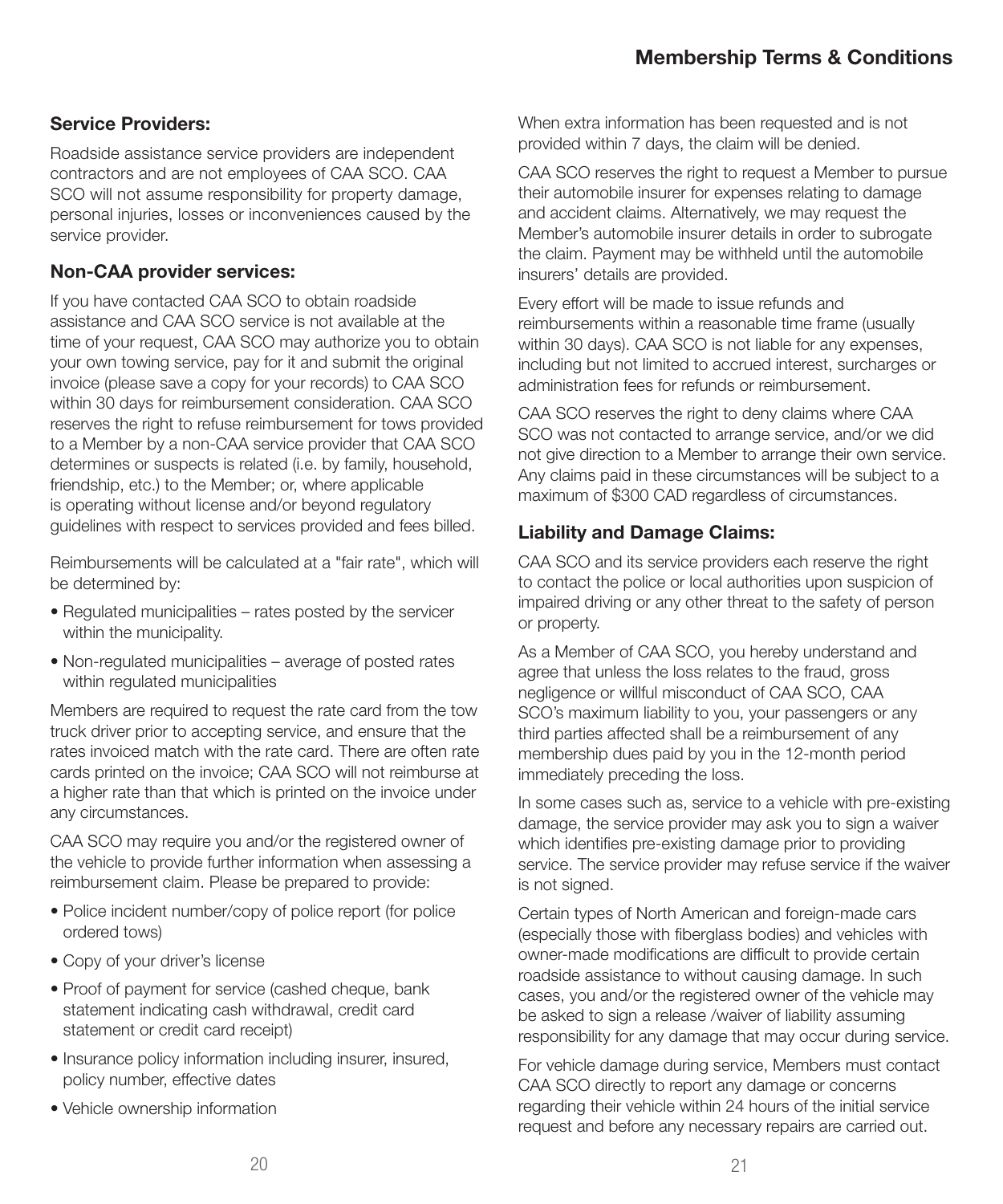Members should also document the damage. A failure to report within 24 hours will result in a denial of your claim.

CAA SCO and our service providers reserve the right to physically inspect and assess any damage claims. The service provider and/or CAA SCO must be permitted – within 72 hours after the incident report is forwarded to the service provider for further investigation – to physically inspect the vehicle damage and its equipment in order to determine liability. The Member should not make any repairs to the vehicle or remove evidence of the damage. In the event that you do not permit service provider and/or CAA SCO to physically inspect the damage within the 72 hours or if repairs are completed prior to the completion of such an inspection, your claim will be denied.

While assessing a damages claim, CAA SCO may require you and/or the registered owner of the vehicle to provide further information to assist with resolving your claim. Please be prepared to provide documentation that supports your claim. Where such documentation has been requested and is not produced within 72 hours, your claim will be denied.

In the event that service provider and/or CAA SCO commits to repair or replace any damaged vehicle parts, both service provider and CAA SCO reserve the right to approve repairs or use replacement parts of a similar kind or quality.

In the event that CAA SCO denies your claim in whole or in part, CAA SCO will promptly inform you in writing outlining the reasons for the denial.

Service provider and/or CAA SCO will not pay for vehicle damage repair costs that exceed the actual cash value of your vehicle at the time the damages were incurred. In this case, you may be asked to file your claim with your insurance company.

CAA SCO assumes no liability if you engage in fraudulent or unauthorized use of the services or engage in illegal behaviour.

CAA SCO, including our service providers, are not liable for any loss, damage or expense relating to unattended tows under any circumstances.

CAA SCO, including our service providers, are not liable for any loss, damage or expense where a vehicle has been involved in an accident, or where a vehicle must be extricated/winched from an off-road position.

CAA SCO and our service providers seek to deliver service expeditiously, however CAA SCO, including our service providers, are not liable for any loss or expense resulting from the length of time between service request and service delivery, nor service cancellations and delays.

CAA does not have supervision or control over the operation or management of service providers and vehicle repair facilities. In the event of a dispute arising between a Member and the service provider, CAA SCO may appoint an arbitrator whose ruling shall be final and binding on both parties.

#### Extreme weather conditions:

During extreme weather conditions, CAA SCO responds to calls on a priority basis, providing service first to those Members whose vehicles are blocking roadways or posing a threat to personal or public safety. Under severe conditions, we reserve the right to delay service to Members whose vehicles are in a place of safety. Your patience and understanding under these circumstances is appreciated.

#### Road Trip Benefits.

#### Road Trip Accident Assistance:

Road Trip Accident Assistance applies when the vehicle driven by an eligible CAA Member is involved in a reportable collision. Under the Road Trip Accident Assistance plan, eligible Basic Members are automatically covered for up to \$300 CAD annually in eligible unforeseen, necessary outof-pocket expenses resulting from an accident involving a collision. Eligible Plus Members are covered for up to \$600 CAD annually for the same. Eligible Corporate Members are covered for up to \$1,000 CAD annually for the same. Eligible Premier Members enjoy coverage for up to \$2,000 CAD annually when the vehicle driven by the Premier Member is involved in a reportable collision, fire or theft. The Member may submit a claim for one of the following three options: hotel accommodations and meals, OR car rental from a licensed agency, OR commercial transportation to continue the trip.

Please note that Road Trip Accident Assistance is not emergency travel or medical insurance. Certain restrictions and limitations apply.

#### To be eligible for assistance:

- The collision must occur during a planned trip of 200 km or more from the Member's primary residence.
- The trip must include at least one overnight Member stay anywhere in Canada or the United States.
- The Member may only claim eligible expenses incurred by the Member in the 72-hour period immediately following the incident.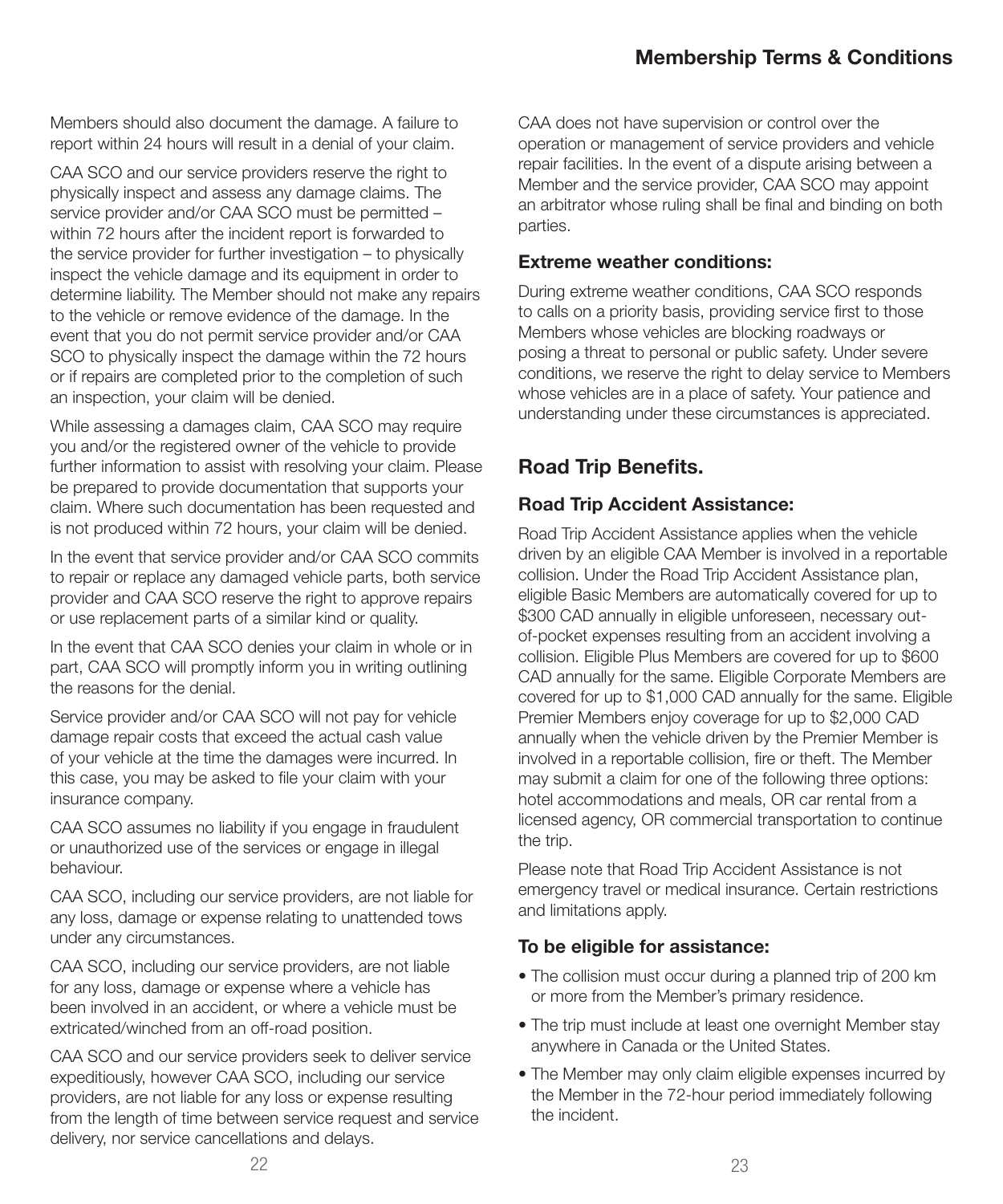- The Member must obtain a copy of the police report describing the incident and original receipts for repairs and allowable expenses to support the claim.
- The Member's vehicle must have been deemed unsafe and/or inoperable, and proof of same condition must be provided by police and/or licensed mechanic.
- The Member must present a copy of the police report and original receipts for allowable expenses

#### Road Trip Interruption Assistance:

Premier Members enjoy a higher level of coverage when travelling by auto on a trip of more than 200 km away from home. This includes at least one overnight stay anywhere in Canada or the United States. If your trip is interrupted due to a mechanical breakdown, reimbursement will be made for necessary out-of-pocket expenses up to an annual limit of \$600 CAD. Expenses incurred prior to an upgrade to Premier are ineligible for reimbursement. You may submit a claim for ONE of the following three options: hotel accommodations and meals, OR car rental from a licensed agency, OR commercial transportation to continue the trip. Assistance applies up to 72 hours after the incident.

#### To be eligible for assistance:

- The mechanical breakdown must occur during a planned trip of 200 km or more from the Member's primary residence.
- The trip must include at least one overnight Member stay anywhere in Canada or the United States.
- The Member may only claim eligible expenses incurred by the Member in the 72-hour period immediately following the incident.
- The Member must obtain a copy of the original receipts for repairs and allowable expenses to support the claim.
- The Member's vehicle must have been deemed unsafe and/or inoperable, and proof of same condition must be provided by a licensed mechanic.
- The Member must present a copy of the original receipts for allowable expenses.

Please note that Road Trip Interruption Assistance is not emergency travel or medical insurance. Certain restrictions and limitations apply.

#### Vehicle Return benefit:

For Premier Members, the Vehicle Return benefit is applicable when the Member suffers an unexpected illness or injury that prevents them from completing their intended trip while travelling more than 200 km away from home anywhere in Canada or the United States. The Vehicle Return benefit will reimburse eligible Members up to \$500 CAD annually for commercial transportation of the vehicle back to the Member's primary residence.

#### To be eligible for assistance:

- The vehicle must be operable.
- The Member may only claim eligible expenses incurred by the Member in the 72-hour period immediately following the incident.
- None of the Member's travel companions can be capable of transporting the vehicle.
- The Member must provide proof from a licensed medical facility or practitioner confirming the illness/injury and the Member's inability to operate their vehicle.
- The Member must present original receipts of all eligible expenses.

#### Two-Day Complimentary Enterprise Rent-A-Car®:

CAA Premier Members receive up to two free car rental days from Enterprise in conjunction with a tow. If your car is towed on one of your five allowable calls, as a result of a mechanical breakdown and you need transportation, we'll arrange for a mid-size rental for two consecutive days at no charge at participating Enterprise locations in Canada, subject to availability.

The Premier Member must be within 200 km from home and CAA has towed the vehicle for mechanical failure. This will be arranged through CAA. CAA will call Enterprise to make arrangements to assist the Member with a two-day car rental. The incident must be referred to CAA within 48 hours of occurrence. CAA Members are responsible for subsequent day rental charges, upgrades, vehicle insurance, mileage and fuel charges, transportation to an Enterprise location, and any other charges, fees and taxes. Normal rental qualifications, including age restrictions and other restrictions apply. Should a breakdown occur at a distance greater than 200 km, then the Trip Interruption & Vehicle Return benefit will apply as described in that section below. Other restrictions may apply.

® Enterprise Rent-A-Car is a registered trademark of Enterprise Holdings Inc.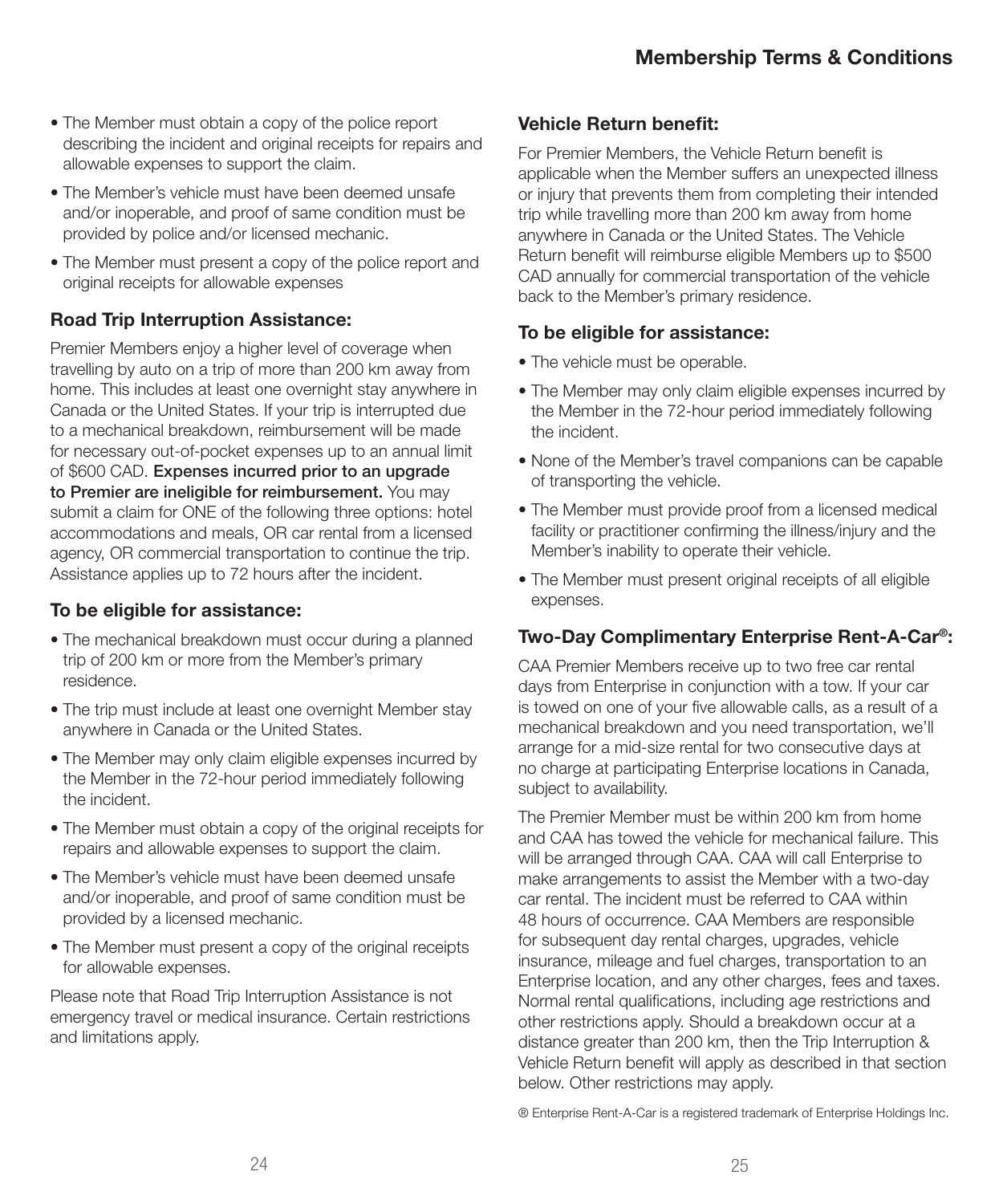#### Road Trip Benefits Additional Exclusions:

Expenses incurred by any person other than the CAA Member are not payable. Benefits are also not payable for any loss, injury, illness, delays and/or expenses due to the following:

- Tire trouble
- Intentionally self-inflicted harm, including suicide.
- Mental or nervous health disorders.
- Alcohol or substance abuse, or related illnesses.
- An accident that occurs when the vehicle is being driven by an unlicensed driver or a driver who is not covered by CAA SCO Membership.
- Personal property that is damaged or destroyed.
- Any liability for injuries or property damage.
- Commission or attempted commission of an illegal act.
- Cost of repairs to the vehicle.
- Cost of fuel expenses.
- Air and/or sea travel.
- Carrier-caused delays.
- Participation in professional athletic events or motor competition, including training.
- Cost of meals, accommodations or substitute transportation (including taxis) resulting from delays caused by routine maintenance or minor repairs to the vehicle.
- War (whether declared or undeclared), acts of war, military duty, or hostilities of any kind (invasion, rebellion, riots or insurrections).

#### Emergency Road Service Claims.\*

For claim review and consideration under your membership coverage benefit level for Emergency Road Service benefit claims, within 30 days of the service or incident, please complete a claim form with all membership details. All claims must be in the Member's name with service date listing itemized services received and all paid receipts. Please note, original receipts will only be returned in the case of claim denial, (as CAA SCO will not be able to provide copies and any other detailed information in support of your claim), to:

CAA South Central Ontario, ERS Claims 60 Commerce Valley Dr E., Thornhill, Ontario L3T 7P9

Or by online submission: www.caasco.com/membership

#### Or by fax: 905-771-4720

\* Claim forms can be accessed by visiting caasco.com under Membership Forms. For additional assistance please contact Member Support at 1-800-268-3750.

A claim form must be completed and submitted in order for a claim to be assessed. Please note that CAA SCO has the right to refuse and return claim submissions that do not meet the criteria. This includes but is not limited to, nonitemized receipts, missing information and other information critical to the claim approval process.

#### Voting Rights.

As a Primary or Associate Member, you are entitled to vote at our Annual General Meetings. CAA Members elect our Board of Directors, receive a copy of our consolidated financial statements and approve significant changes to the CAA SCO mandate. You may attend the Annual General Meeting in person or submit a proxy form appointing someone else to vote on your behalf.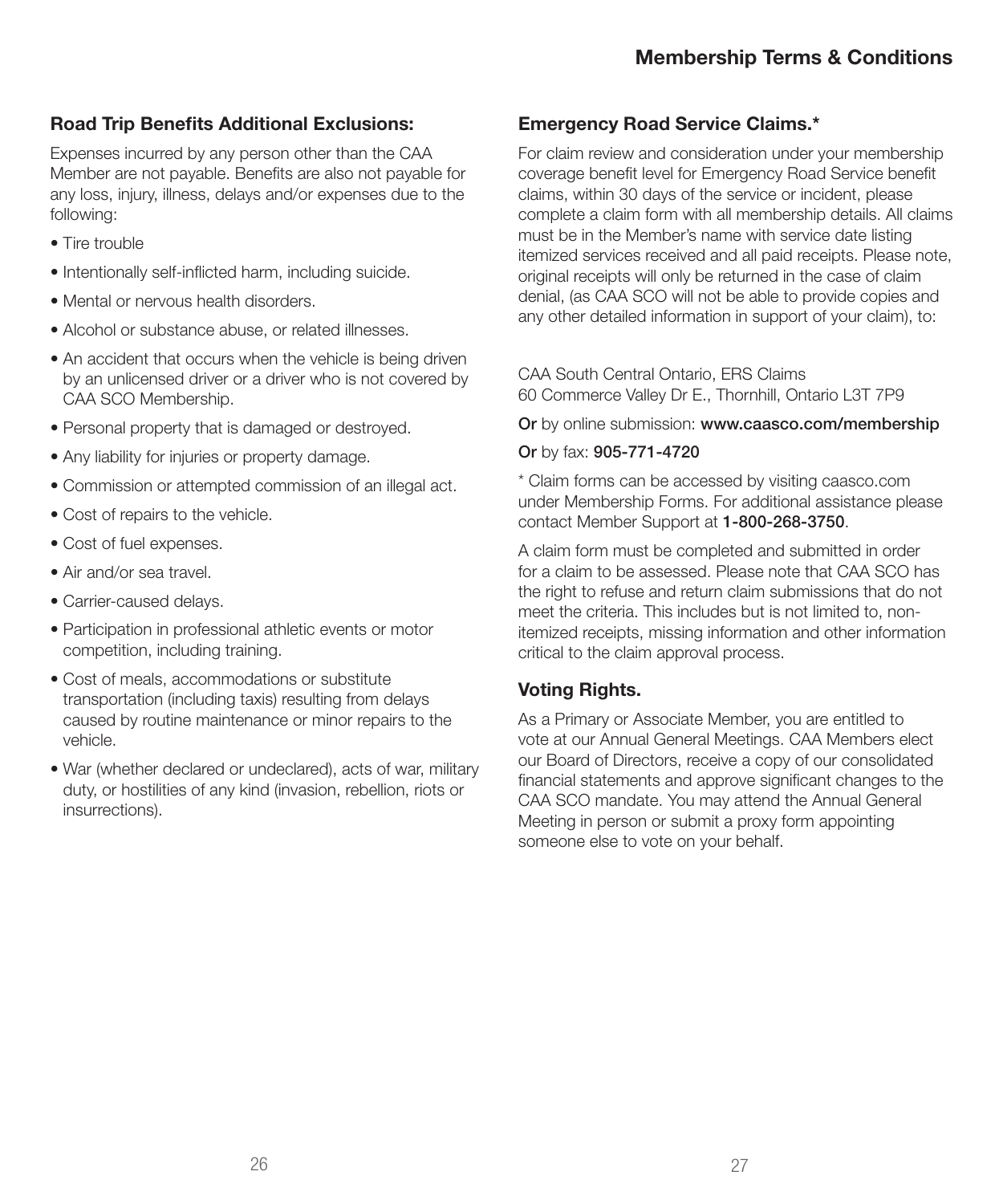### Member Rewards

#### CAA Rewards®:

CAA SCO may change these Terms and Conditions and/ or any aspect of CAA Rewards without notice. CAA SCO may add, delete or change CAA Rewards partners, modify any offers provided by CAA Rewards partners or the accumulation or redemption details regarding CAA Dollars. Once the partner's reward points are transferred to CAA and converted to CAA Dollars, we are unable to reverse this transaction. If you default on your CAA membership, become bankrupt, commit fraud, misrepresent any information, abuse the privileges granted to you under CAA Rewards or act in any other way to the detriment of CAA SCO or CAA Rewards partners, we may, without affecting our other rights, disclose such information requested by proper authorities, terminate your CAA Membership and/or cancel the CAA Dollars in your account.

#### CAA Dollars:

To earn and redeem CAA Dollars, you must be a current CAA Member in good standing (CAA Membership dues paid in full by membership expiry date). CAA Dollars cannot be converted into currency at any time and cannot be used to purchase CAA Batteries. If there is a lapse in your membership, you will forfeit any accumulated CAA Dollars. Your CAA Dollars will be automatically redeemed towards your CAA Membership renewal dues, unless you have opted-out, and be reflected on your renewal notice generated approximately 45 days prior to the end of your annual billing cycle. Any changes in your CAA Dollars balance, up to 24 hours of renewal (positive or negative) occurring after you have been billed will be reflected on your account balance when calculating your renewal charge. CAA Dollars may be redeemed against your CAA Insurance renewal premium. Redemption is applicable once your CAA Insurance Company auto and/or property policy has been renewed and your payments are up to date. Applying CAA Dollars to your first CAA policy term is exempt from the program. Redemption amount must be greater than five CAA Dollars and less than or equal to the total policy premium for the renewal term.

CAA Dollars earned through our CAA Rewards program are applied as a credit to reduce annual renewal, apply upgrades or adjustments to your membership. CAA Dollars are not considered as a discount, but as a form of a credit and are applied after dues and applicable taxes.

This credit then reduces the amount payable by the Member for any CAA Membership renewals or changes which may result in payment. Using CAA Dollars as a credit allows us to reduce the amount owing after tax.

CAA Dollars remain the property of CAA and if there is a lapse in your membership, you will forfeit any accumulated CAA Dollars.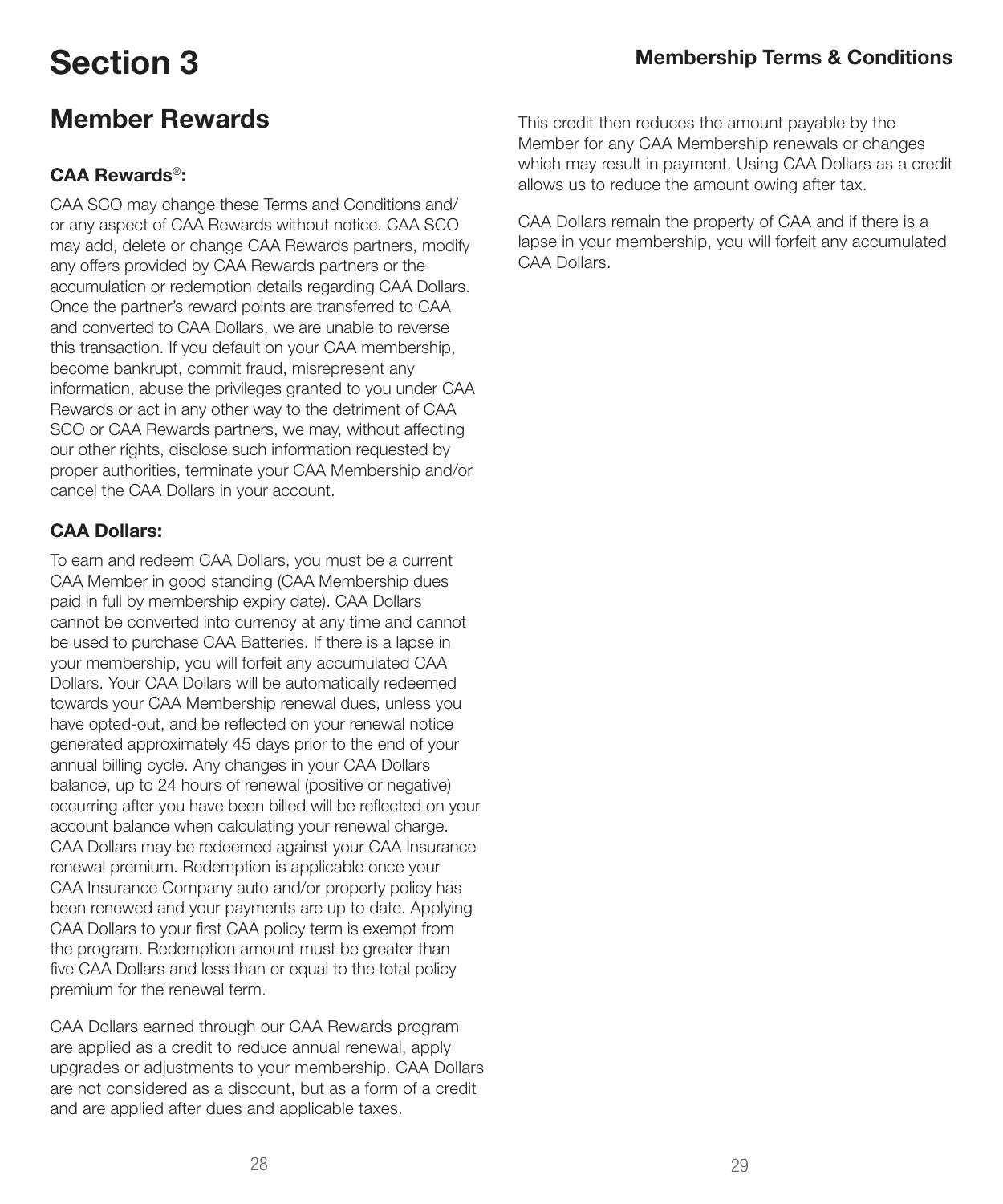# Section 4

## Membership Concerns and Dispute Resolution

At CAA, we will attempt to resolve all inquiries at the first point of contact. Most of our Member concerns are resolved quickly and efficiently by our front-line employees; however, there may be cases when your concerns require further review or investigation. Should you feel that your issue still remains unresolved, you can escalate your additional concerns to our Member Relations Team.

By email: memberconcerns@caasco.ca

Or by phone: 1-800-268-3750 Or by visiting your nearest CAA Store

We are committed to providing a decision that is fair, equitable, and developed within CAA SCO's standards. We use Member feedback to continuously improve our operations and Member value.

#### Mail:

Member Relations – CAA South Central Ontario 60 Commerce Valley Dr E., Thornhill, Ontario L3T 7P9

Members should provide in their communication their preferred contact method, name, address and 16-digit membership and/or reference number in addition to specific details of steps taken to address their concerns, such as the service or product in question, the particular dates on which the matters complained about occurred or were brought to their attention.

We will acknowledge all Member concerns within five business days and are committed to resolving them upon receipt of all relevant documentation within 30 business days.

#### CAA SCO Disclaimer:

Neither CAA SCO nor its affiliates, nor any of their respective officers, employees, directors, agents or contractors (collectively, "CAA SCO") have any responsibility or liability for any expense, loss, cost, injury, damage, delay, travel cancellation, accident or any other matter, however suffered or caused (including compensatory, incidental, indirect, special, punitive, consequential or exemplary damages or damages for loss of income or profits), directly or indirectly arising out of or related to:

- Failure, delay or decision by CAA SCO in administering any of the benefits outlined in these Terms and Conditions, including roadside service call products and services, CAA Rewards and CAA Dollars
- An offer, representation, statement or claim about the CAA Rewards program
- Information on any partner or their products or services
- The availability or appropriateness of any special offer by a partner

# Section 5

### CAA Club Group Privacy Policy

#### CAA Club Group Privacy Policy:

CAA Club Group and its affiliated companies (collectively "CAA") are committed to the protection of your personal information.

This Privacy Policy explains the privacy practices in connection with CAA's activities, both online and offline, mobile apps, as well as in person or telephone interactions. This includes your CAA Membership, the provision of CAA roadside, retail, travel, insurance, CAA Rewards® and other product and service offerings.

CAA carries on business as "CAA South Central Ontario" in Ontario and "CAA Manitoba" in Manitoba, and includes CAA Insurance Company, CAA Services (South Central Ontario) Inc., CAA Travel (South Central Ontario) Inc. and MML Club Services (doing business as "CAA Manitoba Insurance Brokers" and "CAA Travel").

Travel Insurance: Note that Orion is the underwriter of travel and health insurance purchased through CAA. Orion's privacy policy found at **oriontravelinsurance.ca** applies to these product and service offerings.

Home and Auto Insurance: Note that CAA Insurance Company is the underwriter of property and automobile insurance purchased through CAA. CAA Insurance Company's privacy policy found at caainsurancecompany.com/privacy applies to these product and service offerings.

#### Policy Contents:

- 1. Accountability for Your Privacy
- 2. Personal Information and How We Collect It
- 3. Using Your Personal Information
- 4. Withdrawing Your Consent
- 5. Sharing Your Information
- 6. Our Website and App Practices
- 7. Keeping Your Information Safe
- 8. Accessing Your Personal Information
- 9. How Long We Keep Your Information
- 10. External Links and Social Media
- 11. Our Privacy Complaint and Breach Management Process
- 12. Changes to this Policy
- 13. Getting in Touch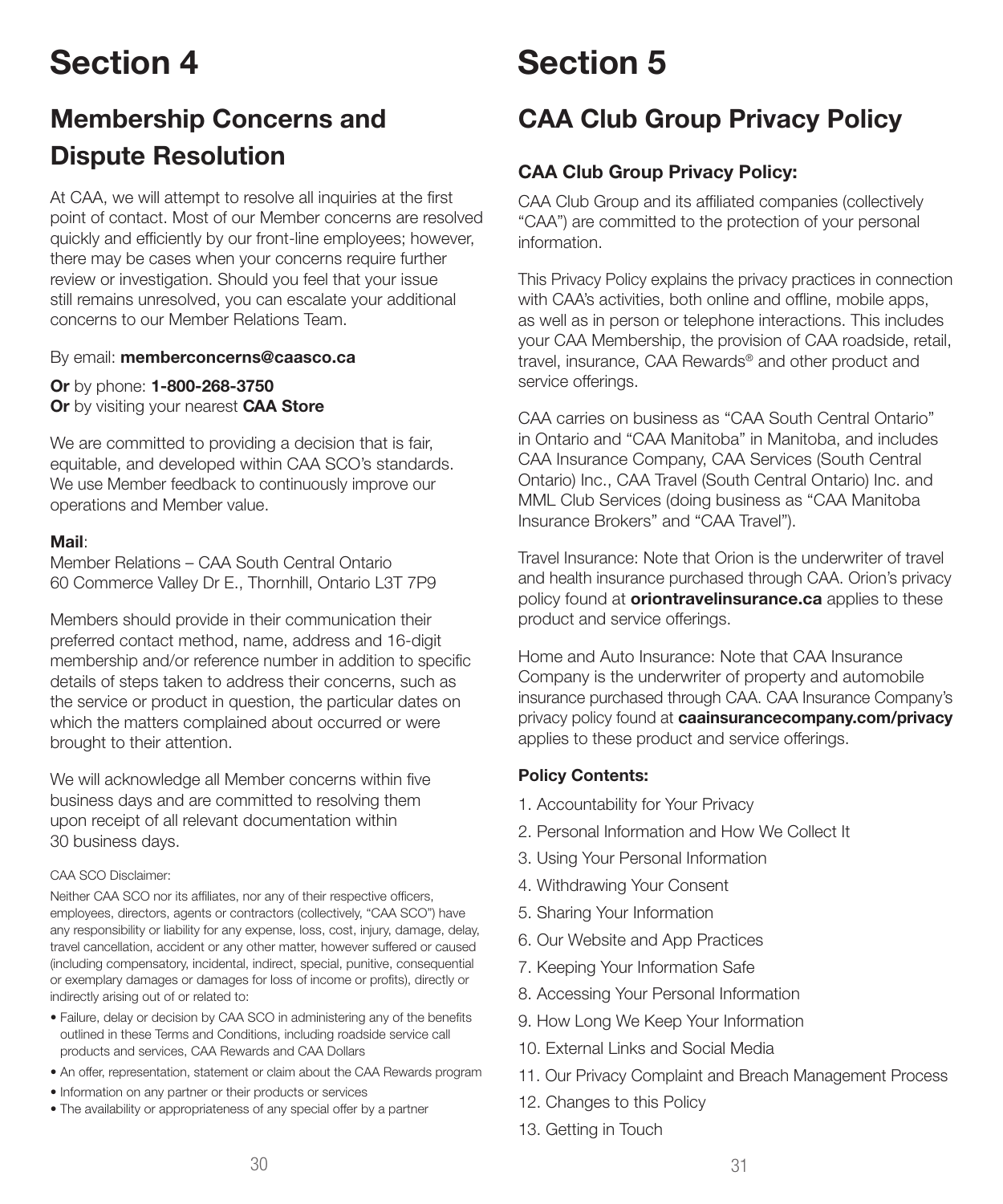#### CAA Membership Terms & Conditions

#### 1. Accountability for Your Privacy

CAA takes full responsibility for the management and confidentiality of personal information we collect and use. Personal information is collected, used, shared and stored in accordance with the Personal Information Protection and Electronic Documents Act, S.C. 2000, c.5 and any applicable provincial privacy laws that may apply to CAA from time to time.

CAA has appointed a Privacy Officer who oversees compliance with privacy laws and best practice. The Privacy Officer's duties include:

- Developing and, on a regular basis, reviewing the implementation of internal procedures to protect personal information;
- Ensuring all staff are trained on privacy best practices and are aware of the importance of safeguarding any personal information that they are privy to;
- Ensuring that all inquiries and complaints relating to privacy are appropriately handled; and
- Ensuring all third parties to whom CAA provides access to personal information adhere to appropriate standards of care in handling that information.

#### 2. Personal Information and How We Collect It

'Personal information' is any factual or subjective information, recorded or not, about an identifiable individual.

For CAA Members, this includes your name, contact information, birthdate, gender, email address, type of vehicle, membership usage, vehicle diagnostics, payment information, any identifiers such as your CAA membership number, driver's license or GPS (vehicle location) and any identifiable on-line activity. We also collect information about your CAA retail purchases and preferences.

We may also collect information obtained during the course of dispatching a service vehicle including the type of service required and the tow destination.

For CAA Travel customers, personal information includes travel booking arrangements, passport details, frequent traveler numbers, itineraries and special requests.

For CAA Insurance customers, personal information includes previous insurance experience, including accidents and traffic violations, other drivers and claims history. It will also include information about any residential property you are seeking to insure.

For CAA Travel Insurance customers, personal information may include travel plans, medical history and claims history.

If you participate in our CAA Rewards<sup>®</sup> program, we will also collect and use information about your use of your CAA membership with our rewards partners, including the date, location and amount of any transaction, qualified spending and the number of CAA Dollars® earned or amount saved on the transaction.

#### Direct Collection

Personal information can be collected directly from you in several ways with your knowledge and consent, or as authorized by law, including through phone calls, electronic messages, application forms, as well as any other documents you provide to CAA.

#### Indirect Collection

There are also ways in which CAA collects personal information indirectly. For example, to obtain an associate membership, CAA collects personal information about other members of your household from you, and for auto insurance, you may provide information regarding other drivers of your vehicle. We assume you have obtained consent to our collection, use and disclosure of others' personal information for the purposes outlined in this policy.

CAA may collect your personal information from third parties as well. For example, with your explicit consent, a credit reporting agency or previous insurer may provide information to CAA. CAA implies or assumes consent only if doing so is reasonable and appropriate based on our relationship with you. For example, we may collect information from a contracted locksmith or tow truck operator that has provided services covered by your membership, or from one of the CAA Rewards® partners in order to ensure we provide you with CAA Dollars. If you are a CAA insurance policyholder, we may collect or otherwise verify personal information about you from the Ministry of Transportation (Ontario) or Manitoba Public Insurance.

Note that there may be instances where the law permits the collection, use or disclosure of your personal information without your consent, for example for debt collection, fraud investigations, and where necessary to protect our legal interests or the safety of others.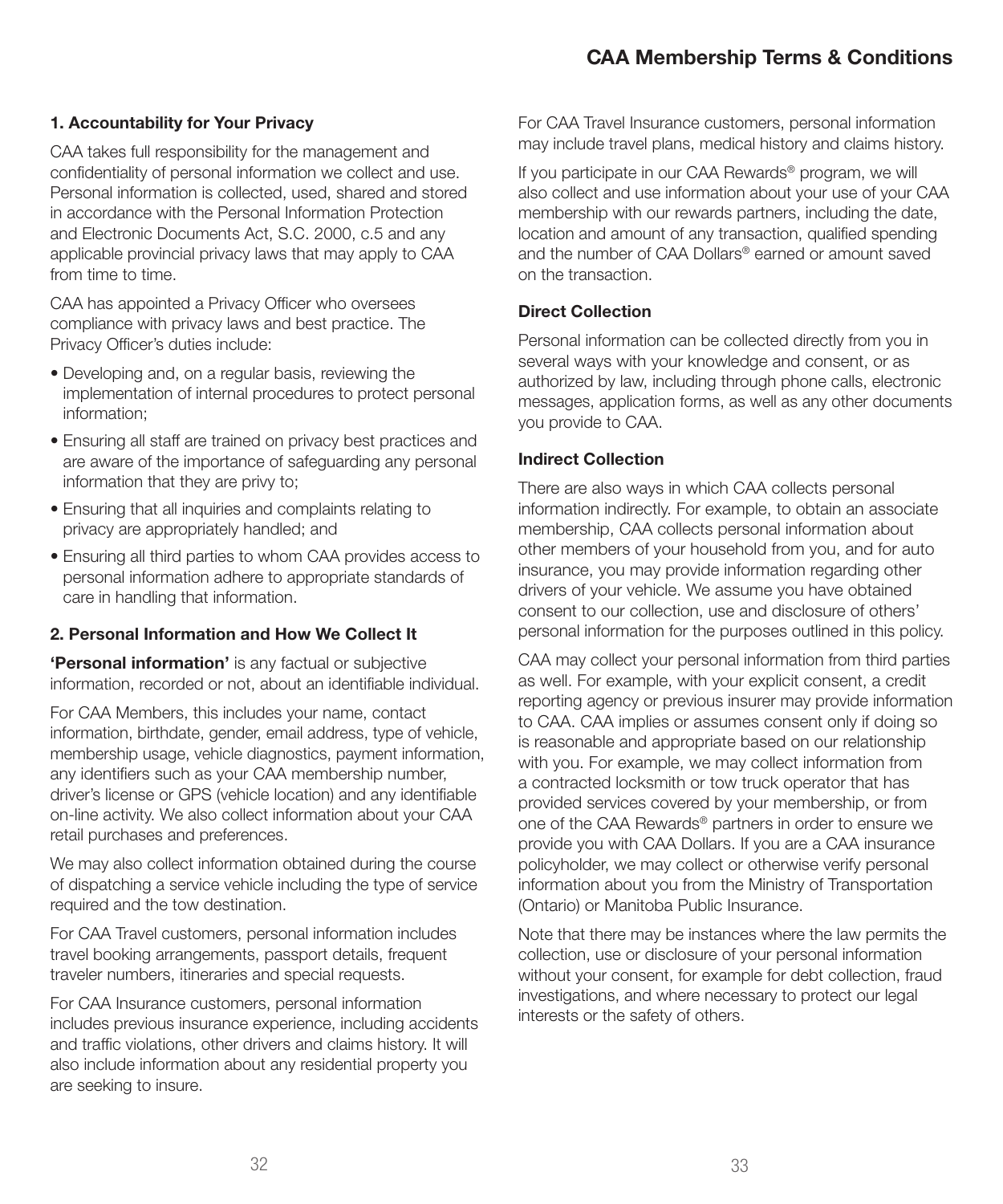#### 3. Using Your Personal Information

We use personal information for the following specific purposes:

- To confirm eligibility for Membership or other CAA products and services;
- To process, administer and manage your CAA Membership (if applicable);
- To provide you with the CAA products and services you have requested;
- To process, administer and manage your car, property or travel insurance related policies (if applicable);
- To reserve your transportation, accommodation or other travel arrangements (if applicable);
- To better understand your needs and the ways in which we can improve our products and services;
- To verify your identity and to communicate with you, including responding to your inquiries and confirming receipt of a requested product or service;
- To process payments;
- If you participate in our usage-based insurance program, to build up a profile on how, where and when your vehicle is driven as set out in the CAA Connect (UBI) Terms and Conditions or CAA MyPace Terms and conditions.
- To inform you about products and services that we offer (or that we and our loyalty partners jointly offer), which we believe may be of interest to you;
- To administer your participation in contests or promotions sponsored by CAA and to contact you if you are eligible to win a prize;
- To conduct surveys or research for CAA's internal use in order to better understand our members and improve our product and service offerings, as well as to compile aggregate statistics for internal reporting purposes;
- To assess and manage risk, including detecting and preventing fraud;
- To collect debts owed to CAA and enforce agreements between you and CAA; and
- To meet auditing, legal and regulatory processes and requirements.

#### 4. Withdrawing your Consent

Your consent can be withdrawn at any time, subject to legal or contractual restrictions, by providing us with written notice to the contact information found at the end of this policy. Upon receipt of notice to withdraw consent, we will inform you of the consequences of withdrawing your consent before we process your request, which may include CAA's inability to provide you with certain products or services.

If you wish to opt out of receiving marketing or promotional communications from us or change your communications preferences, please complete an **Opt-Out** Form on our website at caasco.com/about-our-website/marketing-opt-out-form, or visit one of our CAA Store locations or contact the Privacy Office (see contact information at the end of this policy). If you have received an email from CAA, you may also click the "unsubscribe" link at the bottom of each of our emails. Please note that if you unsubscribe from receiving marketing communications, you may still continue to receive transactional or informational messages from us.

#### 5. Sharing Your Personal Information

CAA takes all reasonable steps to protect the interest of individuals when disclosing personal information. We do not disclose personal information for purposes other than those purposes for which it was collected, unless you have provided consent to do so or we are required/permitted by law to disclose the information.

#### Service Providers and Business Partners

We may share your personal information with business partners, service providers and suppliers of goods and services. For example, we may use third party service providers to authorize and process payments, send email or other communications, provide roadside assistance to you, process information collected through telematics devices, conduct customer research or manage and analyze data. In arranging for your travel, we may share your personal information with suppliers such as hotels, vacation or tour companies, airlines or cruise suppliers. Our service providers are only given the information they need to perform their designated functions.

We may offer products and services jointly with our CAA Rewards© partners, and may disclose your basic Membership and contact information to such partners to offer you products or services.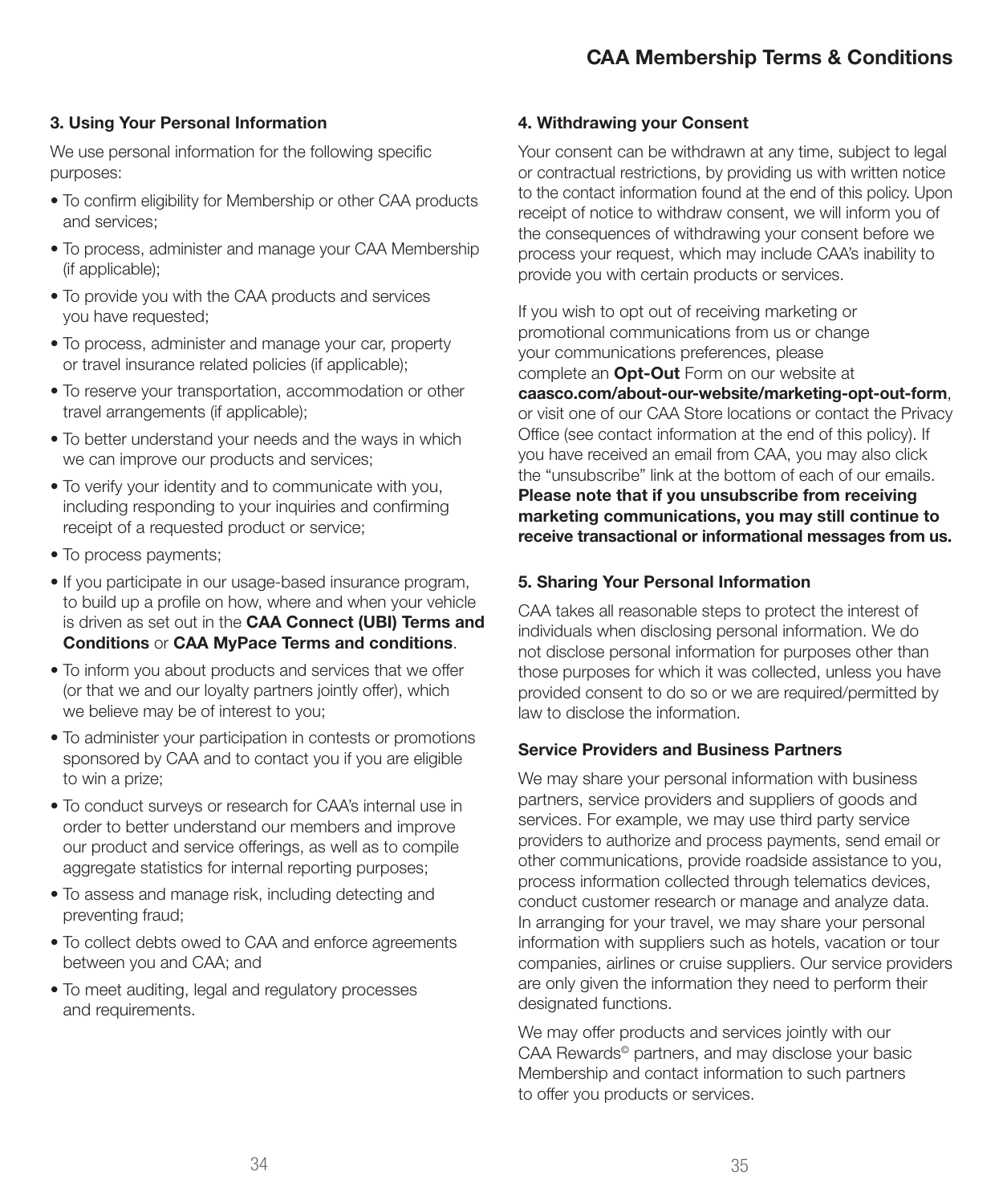We take reasonable steps to ensure that any third parties who we entrust with your personal information are reputable and have safeguards in place to protect this information. In working with business partners, service providers and suppliers, your personal information may be transferred to a foreign jurisdiction to be processed or stored. Such information may be provided to law enforcement or national security authorities of that jurisdiction upon request, in order to comply with foreign laws.

#### Affiliated Companies

We share your personal information with affiliated companies within the CAA group of companies. For instance, our membership service agents may see whether you have conducted business with our affiliated insurance companies or travel agency. This information sharing allows us to offer you member discounts and rewards and to inform you about products and services which we believe may be of interest to you.

#### Third Party Advertising

CAA may also share your name, phone number and e-mail address with third party ad-servers such as social media platforms for targeted advertising purposes. Services such as Facebook Custom Audiences and Google Ads Custom Match allow CAA to reach potential customers who would benefit from our products and services. Information provided to such third parties is secured at all times and only used for the purpose of displaying ads and reporting back to CAA on the performance of such ads. You can choose to hide ads through your socials at any time, or you can contact CAA to opt out of sharing your information with social media platforms altogether, by sending an email to **privacy@caasco.ca** with 'opt-out' in the subject line.

CAA also uses third party advertising partners to provide on-line visitors with relevant ads across the Internet. You may also opt out of interest based advertising by visiting the opt-out tool made available by the Digital Advertising Alliance of Canada at youradchoices.ca/choices.

#### Insurance Companies

If you apply for an insurance product with CAA, we will disclose the personal information in your application with the prospective insurance company. In Manitoba, this include Manitoba Public Insurance.

#### Automobile Accidents

If you have installed a telematics device in your vehicle, data collected from the device may be provided to third parties in relation to an accident, investigation and/or litigation.

#### 6. Our Website and App Practices

When you use visit CAA's websites or use CAA's apps, we automatically receive and record information in our server logs from your browser or mobile platform, including the date and time of your visit, your IP address, unique device identifier, browser type and other device information (such as your operating system version and mobile network provider).

CAA uses "cookies" to identify you as a registered and/or returning visitor. Cookies are files sent from a website to a visitor's computer which may then be stored on your hard drive so we can recognize you when you return. CAA uses both session and permanent cookies. This data may be used for statistical purposes and to personalize future visits or communications (via direct mail, email or telecommunications). By setting cookies, CAA is also able to enhance a user's on-line experience (e.g. once you are logged in to your account, you are able to move between webpages without having to re-enter your credentials). You can disable cookies through your website browser, but this may affect your user experience.

The usage data we collect when you visit CAA's websites or use CAA's apps help us analyze and improve the performance of our digital services. CAA uses Google Analytics for web statistical analysis. We make no effort to personally identify you based on your visit to our site. If you wish, you may opt out of being tracked by Google Analytics by disabling or refusing third party cookies; by disabling JavaScript within your browser; or by using the Google Analytics Opt-Out Browser Add-On.

#### 7. Keeping Your Information Safe

CAA has implemented critical physical, organizational and technical measures to guard against unauthorized or unlawful access to the personal information we manage and store. We have also taken steps to avoid accidental loss or destruction of, or damage to, your personal information. While no system is completely secure, the measures implemented by CAA significantly reduce the likelihood of a data security breach.

Here are some examples of the security controls we have in place:

- Secure office premises;
- Locked filing cabinets and a secure shredding practice for paper records;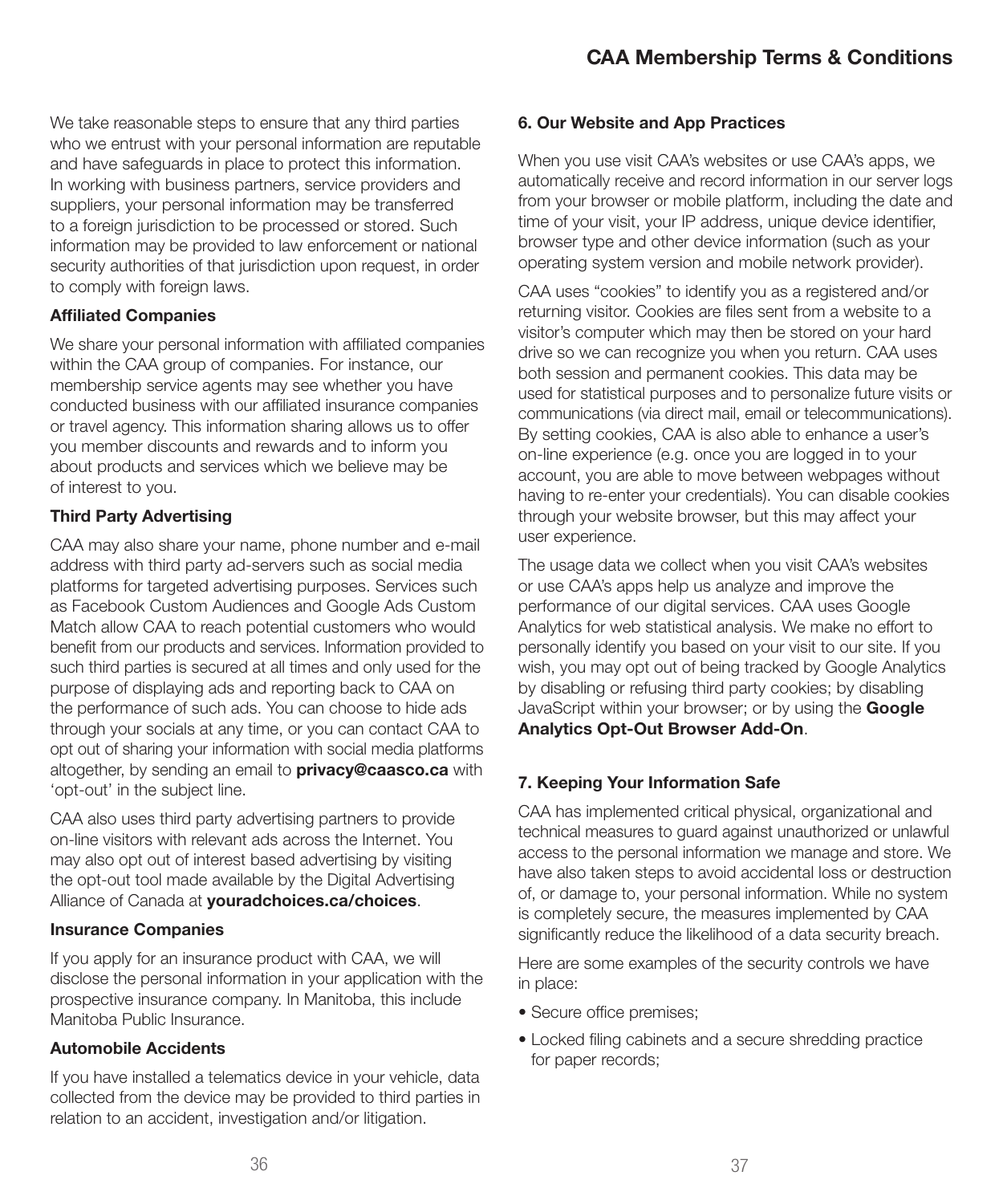- The use of encryption, such as secure portals for document transfers and tokenization for payment card information;
- Robust authentication processes, including complex passwords, for electronic records;
- Limited access to personal information by employees who need the information to perform their work-related duties; and
- The use of data centres with effective physical and logical data security controls.

In addition, we recommend that you do your part in protecting yourself from unauthorized access to your personal information. For example, ensure your CAA account login credentials are not shared with anyone. CAA is not liable for any unauthorized access to your personal information that is beyond our reasonable control.

Let us know right away if your contact information changes or you find any errors in your account statements or invoices. If you have reason to believe that the security of your account has been compromised, you must immediately notify CAA of the problem in order for us to resolve the issue in a timely manner.

#### 8. Accessing Your Personal Information

We make every effort to ensure that the personal information we hold is accurate, complete and up-to-date for the purposes for which we collect it. You can make a written request for access to your personal information at any time if it is for information that you are unable to access yourself through your CAA account. You will need to provide as much information as necessary to help us process your request and locate the information you require.

If you need assistance in preparing your request, please contact us and we would be pleased to help you. Upon receipt of your request, CAA will update your information, or inform you of how your personal information has been or is being used, and who your personal information has been shared with. We may charge a fee to cover any reasonable expenses related to responding to your access request.

CAA responds to access requests within 30 days, unless an extension of time is required. However, there may be contexts where access is refused or only partial information is provided, for example, in the context of an on-going investigation or where another individual's personal information or identity must be protected.

#### 9. How Long We Keep Your Information

CAA retains personal information for as long as necessary to fulfill legal or business purposes and in accordance with our retention schedules. Once your information is no longer required by CAA to meet business, legal or regulatory requirements, it is securely destroyed, erased or made anonymous. Keep in mind however that information may be retained for a lengthier period of time due to an on-going investigation or legal proceeding, and that residual information may remain in back-ups for a period of time after its destruction date.

#### 10. External Links and Social Media

We may offer links from our website to the sites of third parties, such as partner organizations, that may be of interest to you. CAA makes no representations as to such third parties' privacy practices and we recommend that you review their privacy policies before providing your personal information to any such third parties.

CAA's use of social media serves as an extension of our presence on the Internet and help us build a positive brand image as well as provide useful information to the public. Social media account(s), such as CAA's Facebook and Twitter accounts, are not hosted on CAA's servers. Users who choose to interact with CAA via social media should read the terms of service and privacy policies of these services/platforms.

CAA's use of social media serves as an extension of our presence on the Internet and help us build a positive brand image as well as provide useful information to the public. Social media account(s), such as CAA's Facebook and Twitter accounts, are not hosted on CAA's servers. Users who choose to interact with CAA via social media should read the terms of service and privacy policies of these services/platforms.

#### 11. Our Privacy Complaint and Breach Management Process

CAA takes privacy complaints very seriously and has a procedure in place for escalating and managing any privacyrelated concerns to ensure that they are responded to in a timely and effective manner. Any suspected privacy breach must be escalated internally to CAA's Privacy Officer who oversees the containment, investigation and corrective actions for all breach situations.